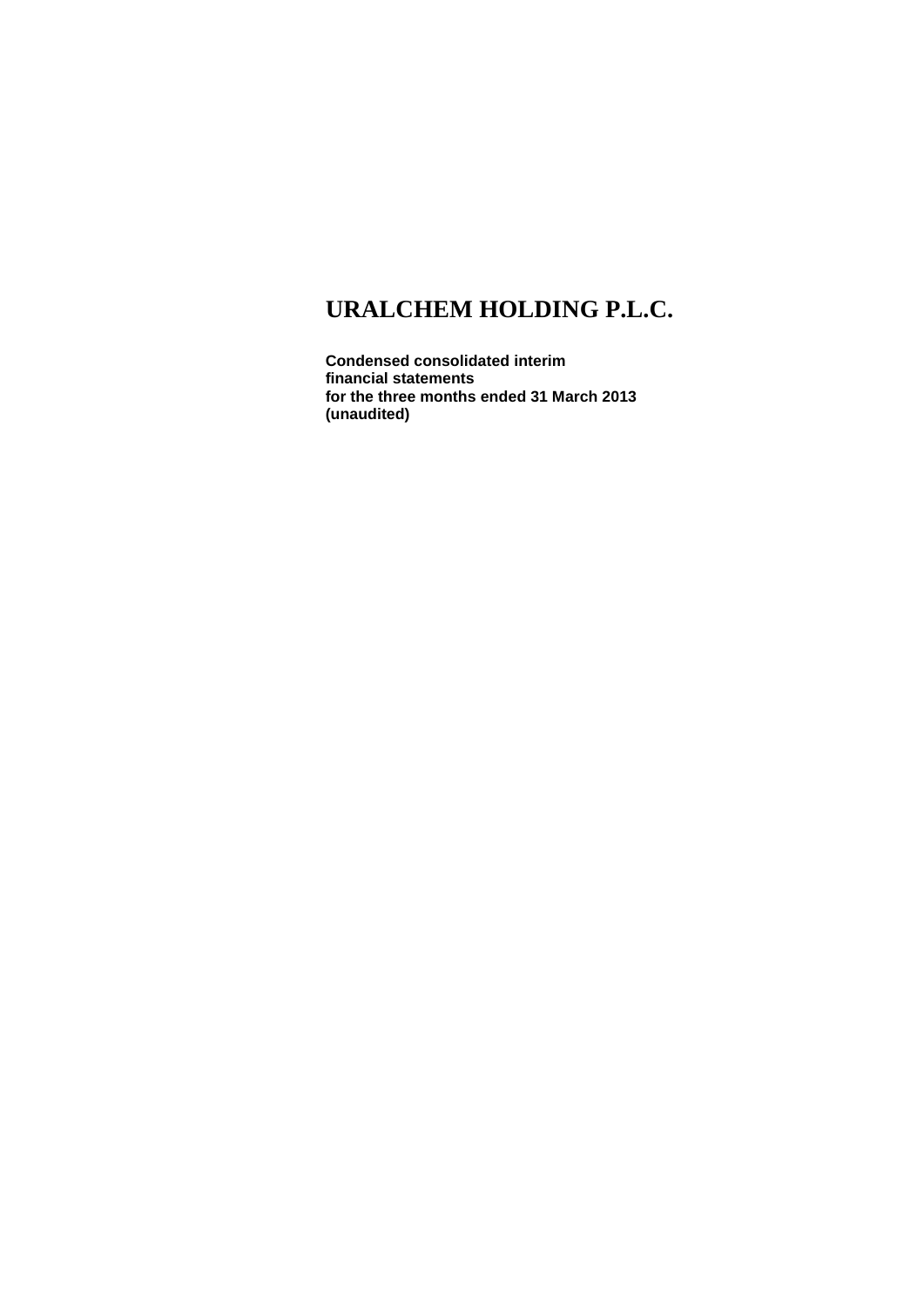# **TABLE OF CONTENTS**

### **Page**

| Statement of management's responsibilities for the preparation and approval of the condensed consolidated interim |  |
|-------------------------------------------------------------------------------------------------------------------|--|
| Condensed consolidated interim financial statements for the three months ended 31 March 2013 (unaudited):         |  |
|                                                                                                                   |  |
|                                                                                                                   |  |
|                                                                                                                   |  |
|                                                                                                                   |  |
|                                                                                                                   |  |
|                                                                                                                   |  |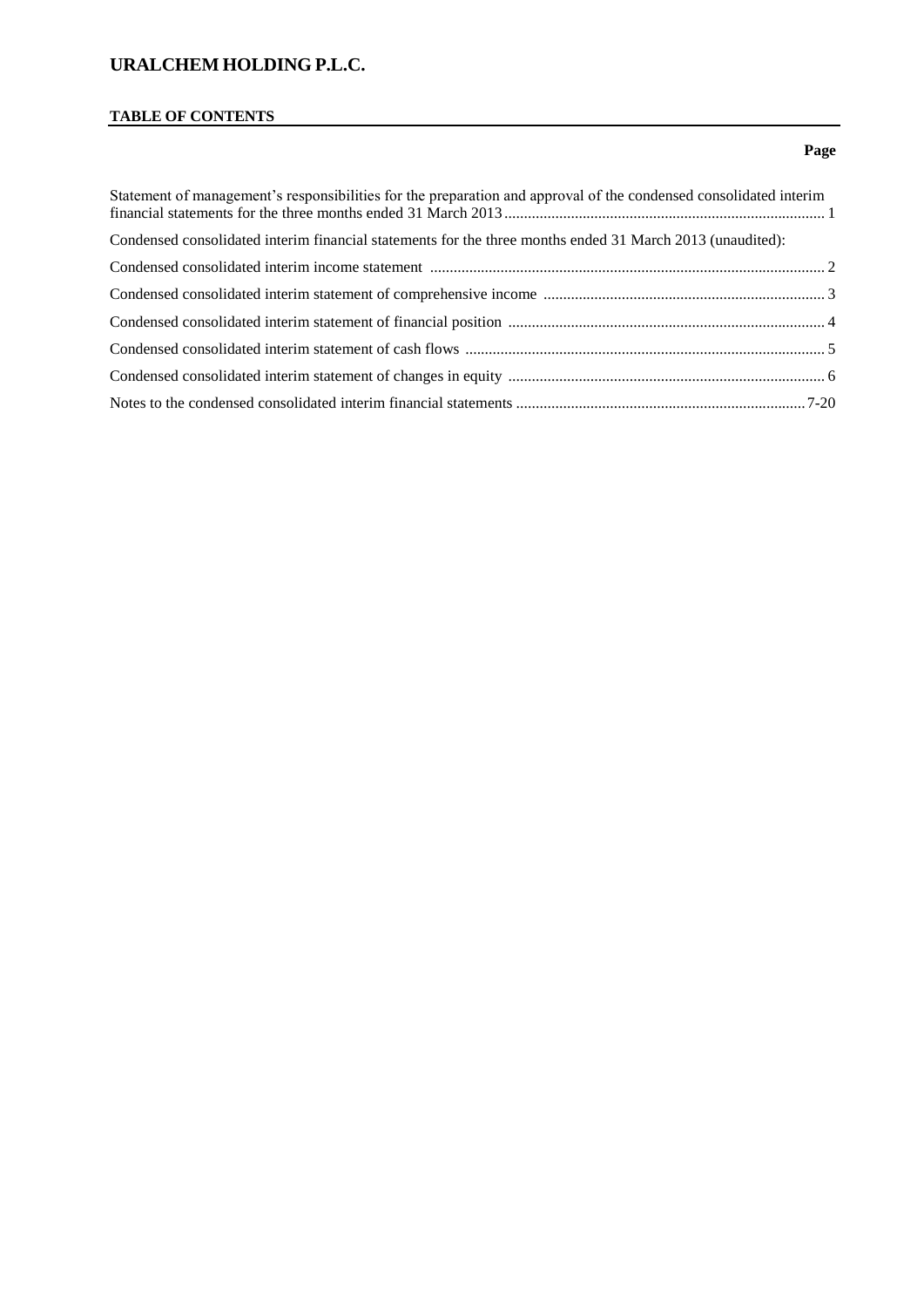#### **STATEMENT OF MANAGEMENT'S RESPONSIBILITIES FOR THE PREPARATION AND APPROVAL OF THE CONDENSED CONSOLIDATED INTERIM FINANCIAL STATEMENTS FOR THE THREE MONTHS ENDED 31 MARCH 2013**

The following statement is made with a view to stipulate the responsibilities of management in relation to the unaudited condensed consolidated interim financial statements of UralChem Holding P.L.C. and its subsidiaries (the "Group").

Management is responsible for the preparation of condensed consolidated interim financial statements that present fairly the financial position of the Group as at 31 March 2013, and the results of its operations, cash flows and changes in equity for the three months then ended, in accordance with International Accounting Standard 34 *Interim Financial Reporting*.

In preparing the condensed consolidated interim financial statements, management is responsible for:

- Selecting suitable accounting principles and applying them consistently;
- Making judgements and estimates that are reasonable and prudent;
- Stating whether International Financial Reporting Standards have been followed, subject to any material departures disclosed and explained in the condensed consolidated interim financial statements; and
- Preparing the condensed consolidated interim financial statements on a going concern basis, unless it is inappropriate to presume that the Group will continue in business for the foreseeable future.

Management is also responsible for:

Designing, implementing and maintaining an effective system of internal controls, throughout the Group;

 $\frac{1}{2}$  ,  $\frac{1}{2}$  ,  $\frac{1}{2}$  ,  $\frac{1}{2}$  ,  $\frac{1}{2}$  ,  $\frac{1}{2}$  ,  $\frac{1}{2}$  ,  $\frac{1}{2}$  ,  $\frac{1}{2}$  ,  $\frac{1}{2}$  ,  $\frac{1}{2}$  ,  $\frac{1}{2}$  ,  $\frac{1}{2}$  ,  $\frac{1}{2}$  ,  $\frac{1}{2}$  ,  $\frac{1}{2}$  ,  $\frac{1}{2}$  ,  $\frac{1}{2}$  ,  $\frac{1$ 

- Maintaining statutory accounting records in compliance with local legislation and accounting standards in the respective jurisdictions in which the Group operates;
- Taking steps to safeguard the assets of the Group; and
- Detecting and preventing fraud and other irregularities.

The condensed consolidated interim financial statements for the three months ended 31 March 2013 were approved on 24 May 2013 by:

Director Director

Victor Zorkin Charalambos Meivatzis

Limassol, Cyprus 24 May 2013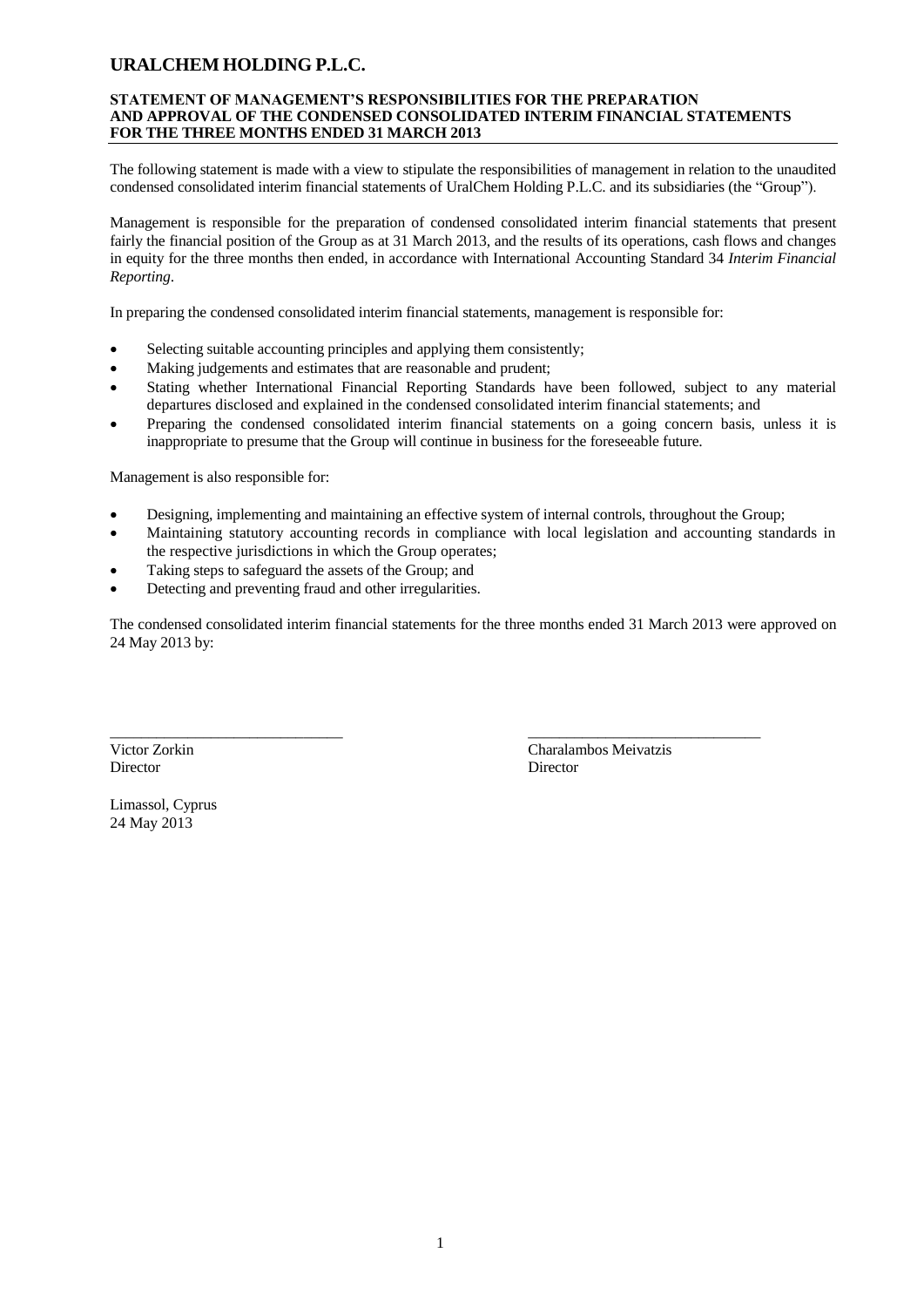#### **CONDENSED CONSOLIDATED INTERIM INCOME STATEMENT FOR THE THREE MONTHS ENDED 31 MARCH 2013 (UNAUDITED)**

All amounts are in thousands of US Dollars unless otherwise stated

|                                                                                                                                          | <b>Notes</b>   | Three months ended<br>31 March 2013        | Three months ended<br>31 March 2012           |
|------------------------------------------------------------------------------------------------------------------------------------------|----------------|--------------------------------------------|-----------------------------------------------|
| <b>Revenue</b>                                                                                                                           |                |                                            |                                               |
| Sales of goods<br>Other sales                                                                                                            | $\overline{4}$ | 659,749<br>23,339                          | 651,103<br>21,673                             |
| <b>Total revenue</b>                                                                                                                     |                | 683,088                                    | 672,776                                       |
| Cost of sales                                                                                                                            | 5              | (291, 468)                                 | (297, 439)                                    |
| <b>Gross profit</b>                                                                                                                      |                | 391,620                                    | 375,337                                       |
| Selling and distribution expenses<br>General and administrative expenses<br>Other operating income<br>Other operating expenses           | 6<br>7         | (137,074)<br>(37, 333)<br>5,200<br>(2,372) | (145, 319)<br>(33, 487)<br>1,887<br>(20, 516) |
| <b>Operating profit</b>                                                                                                                  |                | 220,041                                    | 177,902                                       |
| Interest and other finance income<br>Interest and other finance expense<br>Share of loss of associates<br>Gain from change in fair value |                | 854<br>(16, 644)<br>(170)                  | 9,384<br>(21,258)<br>(160)                    |
| of previously held interest<br>Foreign exchange (loss)/gain from financing activities                                                    |                | (13,292)                                   | 153,458<br>72,120                             |
| Profit before tax                                                                                                                        |                | 190,789                                    | 391,446                                       |
| Income tax expense                                                                                                                       |                | (29,797)                                   | (37,292)                                      |
| Profit for the period                                                                                                                    |                | 160,992                                    | 354,154                                       |
| Attributable to:                                                                                                                         |                |                                            |                                               |
| Shareholders of the Company<br>Non-controlling interests                                                                                 |                | 161,748<br>(756)                           | 351,820<br>2,334                              |
|                                                                                                                                          |                | 160,992                                    | 354,154                                       |
| <b>Earnings per share</b>                                                                                                                |                |                                            |                                               |
| Weighted average number of ordinary shares<br>in issue during the period                                                                 |                | 175,536,439                                | 175,256,306                                   |
| Basic and diluted earnings per share<br>(US dollars per share)                                                                           |                | 0.9                                        | 2.0                                           |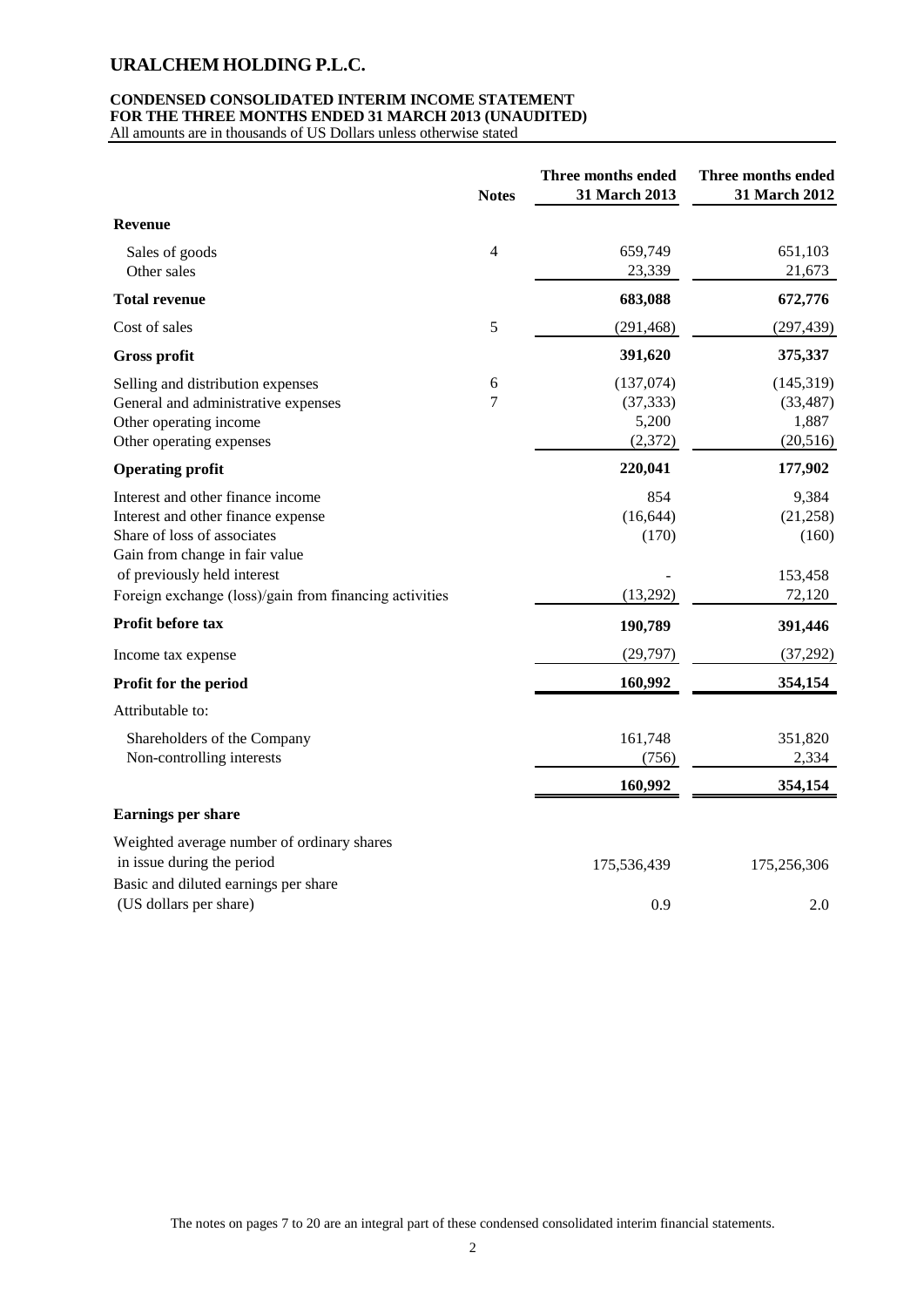### **CONDENSED CONSOLIDATED INTERIM STATEMENT OF COMPREHENSIVE INCOME FOR THE THREE MONTHS ENDED 31 MARCH 2013 (UNAUDITED)**

All amounts are in thousands of US Dollars unless otherwise stated

|                                                                                                   | Three months ended<br>31 March 2013 | Three months ended<br>31 March 2012 |
|---------------------------------------------------------------------------------------------------|-------------------------------------|-------------------------------------|
| Profit for the period                                                                             | 160,992                             | 354,154                             |
| Other comprehensive (loss)/income:<br>Items to be subsequently reclassified to profit or<br>loss: |                                     |                                     |
| Effect of translation to presentation currency                                                    | (24, 322)                           | 76,197                              |
| Other comprehensive (loss)/income                                                                 | (24, 322)                           | 76,197                              |
| Total comprehensive income for the period                                                         | 136,670                             | 430,351                             |
| Total comprehensive income<br>for the period attributable to:                                     |                                     |                                     |
| Shareholders of the Company                                                                       | 137,655                             | 423,364                             |
| Non-controlling interests                                                                         | (985)                               | 6,987                               |
|                                                                                                   | 136,670                             | 430,351                             |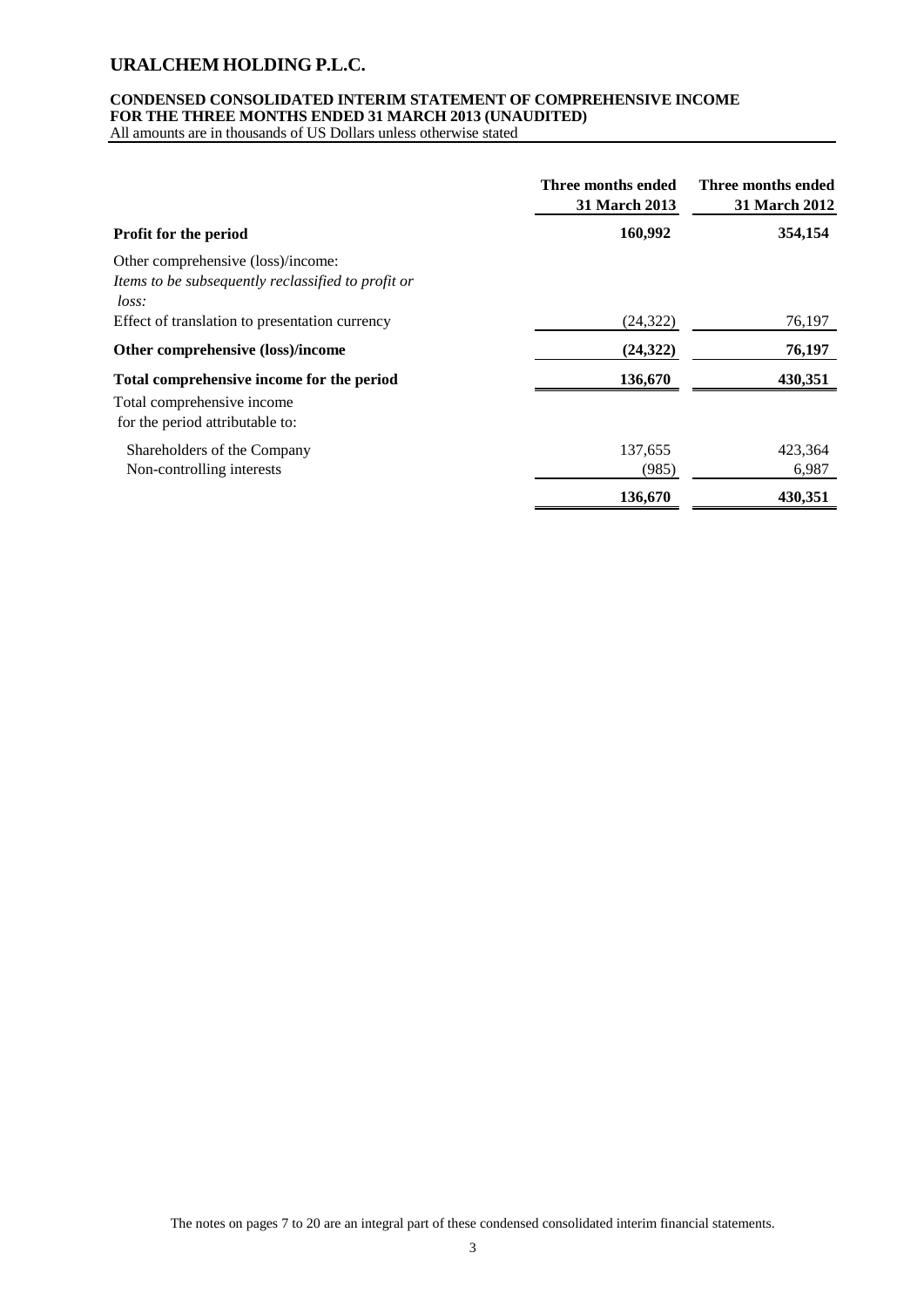### **CONDENSED CONSOLIDATED INTERIM STATEMENT OF FINANCIAL POSITION**

**AS AT 31 MARCH 2013 (UNAUDITED)**

All amounts are in thousands of US Dollars unless otherwise stated

|                                            | <b>Notes</b> | 31 March 2013 | 31 December 2012 |
|--------------------------------------------|--------------|---------------|------------------|
| <b>ASSETS</b>                              |              |               |                  |
| <b>Non-current assets</b>                  |              |               |                  |
| Property, plant and equipment              | 8            | 986,432       | 992,111          |
| Goodwill                                   | 9            | 337,846       | 345,751          |
| Intangible assets                          |              | 9,486         | 9,561            |
| Investments in associates                  |              | 10,776        | 11,198           |
| Inventories                                | 10           | 39,613        | 36,652           |
| Available-for-sale investments             |              | 164,914       | 171,576          |
| Other financial assets                     |              | 7,238         | 7,311            |
| Deferred tax assets                        |              | 23,540        | 26,258           |
|                                            |              | 1,579,845     | 1,600,418        |
| <b>Current assets</b>                      |              |               |                  |
| Inventories                                | 10           | 128,917       | 143,447          |
| Trade and other receivables                |              | 121,871       | 95,146           |
| Advances paid and prepaid expenses         |              | 34,127        | 44,864           |
| Income tax receivable                      |              | 7,584         | 7,350            |
| Other taxes receivable                     |              | 80,215        | 79,006           |
| Other financial assets                     |              | 2,213         | 27,135           |
| Cash and cash equivalents                  |              | 278,120       | 177,617          |
|                                            |              | 653,047       | 574,565          |
| <b>TOTAL ASSETS</b>                        |              | 2,232,892     | 2,174,983        |
| <b>EQUITY AND LIABILITIES</b>              |              |               |                  |
| <b>Capital and reserves</b>                |              |               |                  |
| Share capital                              |              | 1,377         | 1,377            |
| Additional paid-in capital                 |              | 165,632       | 165,632          |
| Foreign currency translation reserve       |              | (90, 581)     | (66, 488)        |
| Retained earnings                          |              | 845,874       | 812,761          |
| <b>Equity attributable to shareholders</b> |              |               |                  |
| of the Company                             |              | 922,302       | 913,282          |
|                                            |              |               |                  |
| Non-controlling interests                  |              | 9,744         | 10,729           |
| <b>Total equity</b>                        |              | 932,046       | 924,011          |
| <b>Non-current liabilities</b>             |              |               |                  |
| Loans and borrowings                       | 11           | 847,741       | 850,132          |
| Obligations under finance leases           |              | 52,460        | 48,044           |
| Retirement benefit obligations             |              | 12,985        | 13,254           |
| Deferred tax liabilities                   |              | 69,928        | 74,756           |
|                                            |              | 983,114       | 986,186          |
| <b>Current liabilities</b>                 |              |               |                  |
| Loans and borrowings                       | 11           | 159,448       | 91,569           |
| Obligations under finance leases           |              | 19,327        | 17,627           |
| Trade and other payables                   |              | 79,863        | 74,839           |
| Advances received                          |              | 22,984        | 46,344           |
| Income tax payable                         |              | 23,618        | 26,171           |
| Other taxes payable                        |              | 12,492        | 8,236            |
|                                            |              | 317,732       | 264,786          |
| <b>Total liabilities</b>                   |              | 1,300,846     | 1,250,972        |
| <b>TOTAL EQUITY AND LIABILITIES</b>        |              | 2,232,892     | 2,174,983        |

The notes on pages 7 to 20 are an integral part of these condensed consolidated interim financial statements.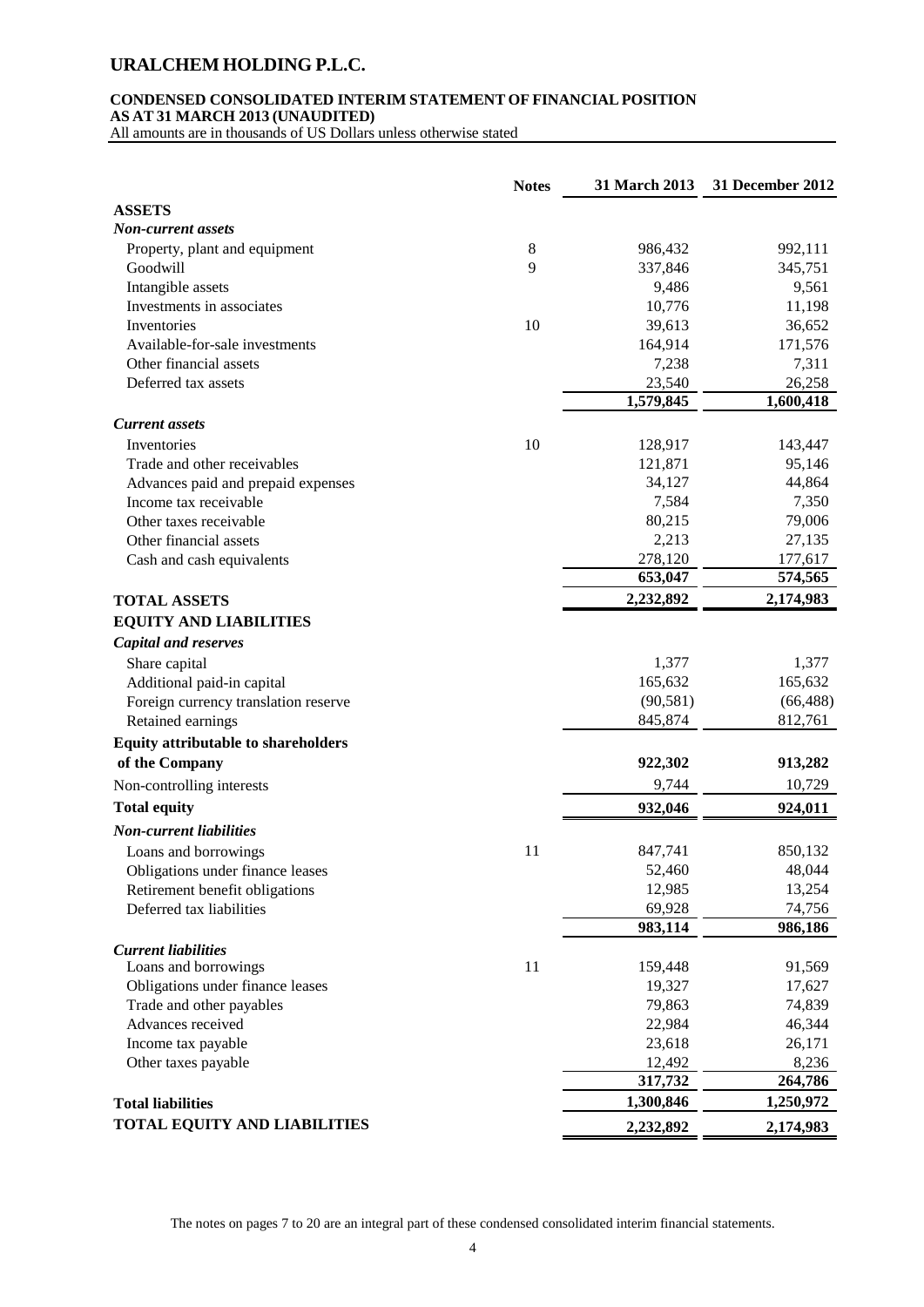### **CONDENSED CONSOLIDATED INTERIM STATEMENT OF CASH FLOWS FOR THE THREE MONTHS ENDED 31 MARCH 2013 (UNAUDITED)**

All amounts are in thousands of US Dollars unless otherwise stated

|                                                            | Three months ended<br>31 March 2013 | Three months ended<br>31 March 2012 |
|------------------------------------------------------------|-------------------------------------|-------------------------------------|
| <b>Operating activities</b>                                |                                     |                                     |
| Profit before tax                                          | 190,789                             | 391,446                             |
| Adjustments for:                                           |                                     |                                     |
| Depreciation of property, plant and equipment              | 29,514                              | 27,668                              |
| Amortisation of intangible assets                          | 628                                 | 1,165                               |
| Gain from change in fair value of previously held interest |                                     | (153, 458)                          |
| Change in provisions and allowances                        | 3,739                               | (1,664)                             |
| Write-down of inventory to net realisable value            | 1,865                               | 2,064                               |
| Loss on disposal of property, plant and equipment          | 814                                 | 967                                 |
| Foreign exchange loss/(gain), net                          | 9,535                               | (52, 803)                           |
| Share of loss of associates                                | 170                                 | 160                                 |
| Interest and other finance income                          | (854)                               | (9, 384)                            |
| Interest and other finance expense                         | 15,202                              | 21,258                              |
| Operating cash flows before working capital changes        | 251,402                             | 227,419                             |
| Change in inventories                                      | 6,390                               | 36,729                              |
| Change in trade and other receivables                      | (21,626)                            | (16, 973)                           |
| Change in advances paid and prepaid expenses               | 9,825                               | 29,910                              |
| Change in other taxes receivable                           | (3,540)                             | 18,730                              |
| Change in retirement benefit obligations                   | 35                                  | 232                                 |
| Change in trade and other payables                         | (8,606)                             | (43,666)                            |
| Change in advances received                                | (22, 863)                           | (31,319)                            |
| Change in other taxes payable                              | 4,679                               | 1,619                               |
| Cash generated from operations                             | 215,696                             | 222,681                             |
| Interest paid                                              | (13, 734)                           | (19, 404)                           |
| Income tax paid                                            | (34, 400)                           | (29,169)                            |
| Net cash generated from operating activities               | 167,562                             | 174,108                             |
| <b>Investing activities</b>                                |                                     |                                     |
| Acquisition of subsidiary, net of cash acquired            |                                     | (199, 114)                          |
| Proceeds from disposal of available-for-sale investments   | 2,802                               |                                     |
| Payments for acquisition of property, plant and equipment  | (37,309)                            | (27,509)                            |
| Proceeds from sale of property, plant and equipment        | 4,593                               | 7,073                               |
| Payments for acquisition of intangible assets              | (775)                               | (1,862)                             |
| Loans issued                                               | (12,099)                            | (86, 547)                           |
| Proceeds from repayment of loans issued                    | 37,691                              | (1, 477)                            |
| Interest received                                          | 986                                 | 431                                 |
| Net cash used in investing activities                      | (4, 111)                            | (309, 005)                          |
| <b>Financing activities</b>                                |                                     |                                     |
| Proceeds from short-term loans and borrowings              | 45                                  |                                     |
| Proceeds from long-term loans and borrowings               | 78,510                              | 59,667                              |
| Repayment of short-term loans and borrowings               | (51)                                | (96,312)                            |
| Repayment of long-term loans and borrowings                | (1,557)                             | (868)                               |
| Repayment of principal amounts of finance leases           | (4,715)                             | (2, 494)                            |
| Dividends paid to the shareholders                         | (128, 635)                          |                                     |
| Net cash used in financing activities                      | (56, 403)                           | (40,007)                            |
| Net increase/(decrease) in cash and cash equivalents       | 107,048                             | (174,904)                           |
| Cash and cash equivalents at the beginning of the period   | 177,617                             | 252,566                             |
| Effect of exchange rate changes on the balance             |                                     |                                     |
| of cash held in foreign currencies                         | (6, 545)                            | 8,345                               |
| Cash and cash equivalents at the end of the period         | 278,120                             | 86,007                              |
|                                                            |                                     |                                     |

The notes on pages 7 to 20 are an integral part of these condensed consolidated interim financial statements.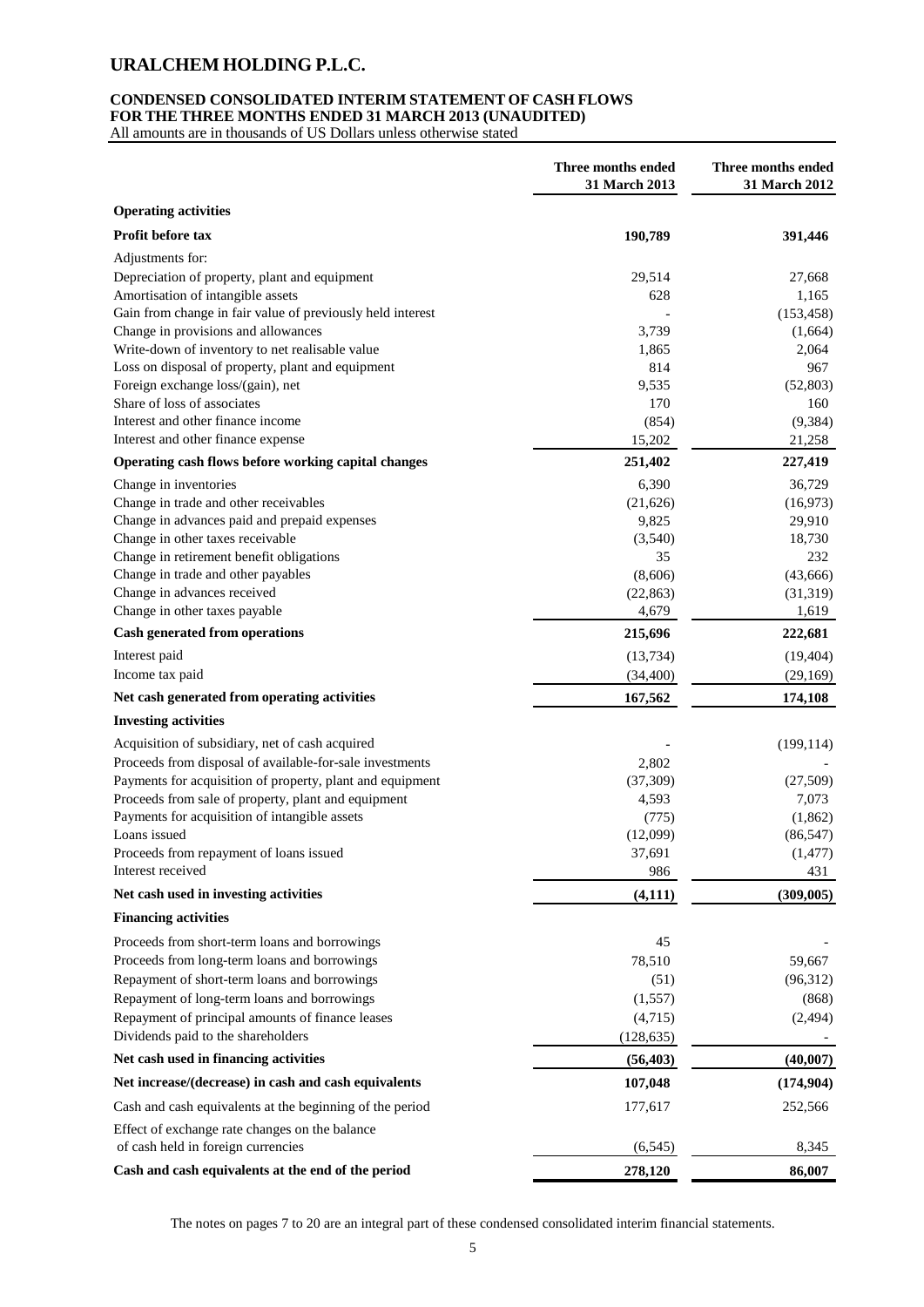### **CONDENSED CONSOLIDATED INTERIM STATEMENT OF CHANGES IN EQUITY FOR THE THREE MONTHS ENDED 31 MARCH 2013 (UNAUDITED)**

All amounts are in thousands of US Dollars unless otherwise stated

|                                                                                                |              |                          |                                      | <b>Attributable to shareholders of the Company</b> |                                                                  |                     |                                  |                                                |
|------------------------------------------------------------------------------------------------|--------------|--------------------------|--------------------------------------|----------------------------------------------------|------------------------------------------------------------------|---------------------|----------------------------------|------------------------------------------------|
|                                                                                                | <b>Notes</b> | <b>Share capital</b>     | <b>Additional</b><br>paid-in capital | Foreign<br>currency<br>translation<br>reserve      | <b>Retained</b><br>earnings/<br><i>(accumulated)</i><br>deficit) | <b>Total</b>        | Non-<br>controlling<br>interests | <b>Total</b>                                   |
| <b>Balance as at 1 January 2012</b>                                                            |              | 1,375                    | 165,632                              | (105, 230)                                         | 251,363                                                          | 313,140             | 10,842                           | 323,982                                        |
| Profit for the period<br>Other comprehensive income                                            |              | $\overline{\phantom{a}}$ |                                      | 71,544                                             | 351,820                                                          | 351,820<br>71,544   | 2,334<br>4,653                   | 354,154<br>76,197                              |
| Total comprehensive income for the period                                                      |              |                          |                                      | 71,544                                             | 351,820                                                          | 423,364             | 6,987                            | 430,351                                        |
| Issue of shares<br>Increase of ownership in subsidiaries<br>Non controlling interest liability |              |                          |                                      |                                                    | (43,805)                                                         | 4<br>(43,805)       | 32,507<br>(36, 123)              | $\overline{\mathbf{4}}$<br>32,507<br>(79, 928) |
| <b>Balance at 31 March 2012</b>                                                                |              | 1,379                    | 165,632                              | (33,686)                                           | 559,378                                                          | 692,703             | 14,213                           | 706,916                                        |
| <b>Balance at 1 January 2013</b>                                                               |              | 1,377                    | 165,632                              | (66, 488)                                          | 812,761                                                          | 913,282             | 10,729                           | 924,011                                        |
| <b>Dividends</b>                                                                               | 12           | $\blacksquare$           |                                      |                                                    | (128, 635)                                                       | (128, 635)          |                                  | (128, 635)                                     |
| Profit for the period<br>Other comprehensive income                                            |              |                          |                                      | (24,093)                                           | 161,748                                                          | 161,748<br>(24,093) | (756)<br>(229)                   | 160,992<br>(24, 322)                           |
| Total comprehensive income for the period                                                      |              | $\blacksquare$           |                                      | (24, 093)                                          | 161,748                                                          | 137,655             | (985)                            | 136,670                                        |
| <b>Balance at 31 March 2013</b>                                                                |              | 1,377                    | 165,632                              | (90, 581)                                          | 845,874                                                          | 922,302             | 9,744                            | 932,046                                        |

The notes on pages 7 to 20 are an integral part of these condensed consolidated interim financial statements.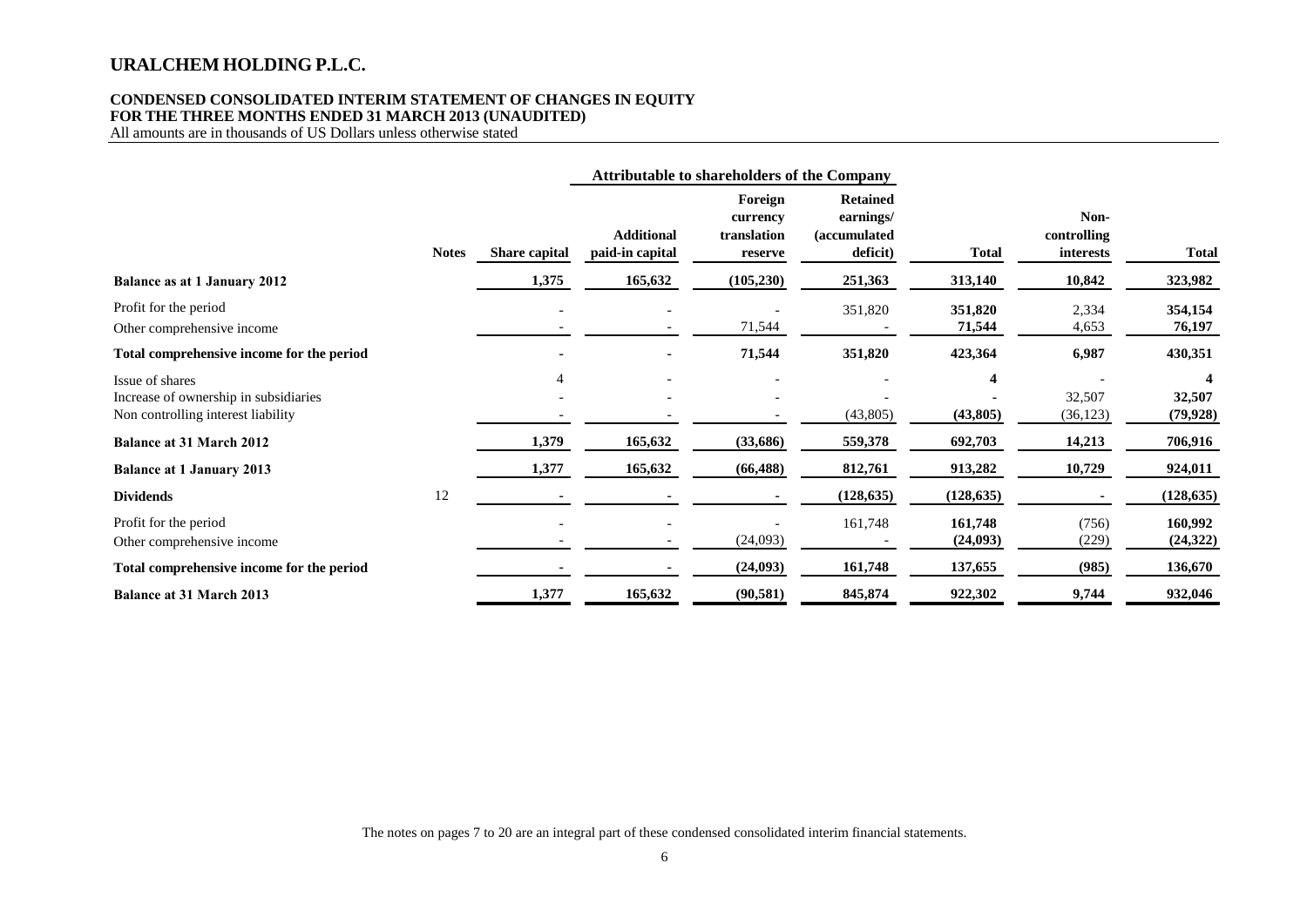**1. GENERAL INFORMATION**

#### **Organisation**

UralChem Holding P.L.C. ("the Company") is a public limited company which was incorporated in Cyprus on 4 May 2006. As at 31 March 2013, the Company was 95.22% owned by CI-Chemical Invest Limited, incorporated in Cyprus. The remaining 4.78% of the Company's shares were held by management. The principal beneficial shareholder of the Company is Mr. Dmitry A. Mazepin. The Company's main office is located at 249, 28th Oktovriou Street, Lophitis Business Center, 1st floor, Office 101, P.C. Limassol 3035, Cyprus.

#### **Principal business activities**

The principal business activities of the Company and its subsidiaries ("the Group") are the production and distribution of mineral fertilisers. The main products of the Group are nitrogen based, phosphate based and complex fertilisers. The major production facilities of the Group are located in the Moscow, Perm and Kirov regions of the Russian Federation.

### **2. BASIS OF PREPARATION**

The condensed consolidated interim financial statements of the Group have been prepared in accordance with International Accounting Standard ("IAS") 34, *Interim Financial Reporting*, as issued by the International Accounting Standards Board.

These condensed consolidated interim financial statements are prepared based on the accounting policies applied in the annual consolidated financial statements of the Group for the year ended 31 December 2012, and should be read in conjunction with the consolidated financial statements and accompanying notes included in the Group's consolidated financial statements for the year ended 31 December 2012.

#### **3. SEGMENT INFORMATION**

For management purposes the Group is organised in two segments, Nitrogen Fertilisers and Phosphate Fertilisers. Operating results for these segments are reviewed by the Chief Executive Officer ("the chief operating decision maker") in order to assess performance and allocate resources.

- Nitrogen Fertilisers: The nitrogen fertilisers segment comprises subsidiaries engaged in the production of nitrogen based fertilisers, complex fertilisers, ammonia, inorganic acids and other chemical products. The major subsidiaries and branches allocated to the nitrogen fertilisers segment are KCCW Mineral Fertiliser Plant OJSC ("KCCW MFP"), located in the Kirov region of the Russian Federation, Azot branch of UralChem OJSC ("Azot branch") and PMF, located in the Perm region of the Russian Federation; and
- Phosphate Fertilisers: The phosphate fertilisers segment comprises subsidiaries engaged in the production of phosphate based fertilisers, complex fertilisers and inorganic acids. The major subsidiary allocated to the phosphate fertilisers segment is VMF, located in the Moscow region of the Russian Federation.

The chief operating decision maker does not regularly review the operating results of other operations, and these operations are not reported as separate operating segments. These other operations contain smaller subsidiaries which are engaged in a variety of businesses, for example electricity and heat energy generation, construction, repairs and maintenance and processing of waste water.

The profitability of the two operating segments is primarily measured based on OIBDA, which the Group defines as operating profit adjusted for depreciation and amortisation, and net profit for the period. Since the term of OIBDA is not a standard IFRS measure, the Group's definition of OIBDA may differ from that of other companies. Costs and assets of subsidiaries of the Group engaged in transportation, sales and marketing activities are allocated (pro rata volume of services rendered by these companies to the operating segments) to operating segments within management reports reviewed by the chief operating decision maker. Costs and assets of subsidiaries of the Group engaged in other operations are not allocated to operating segments within management reports reviewed by the chief operating decision maker. Other income and expenses of the Group not incorporated in calculation of the operating profit are also allocated to operating segments.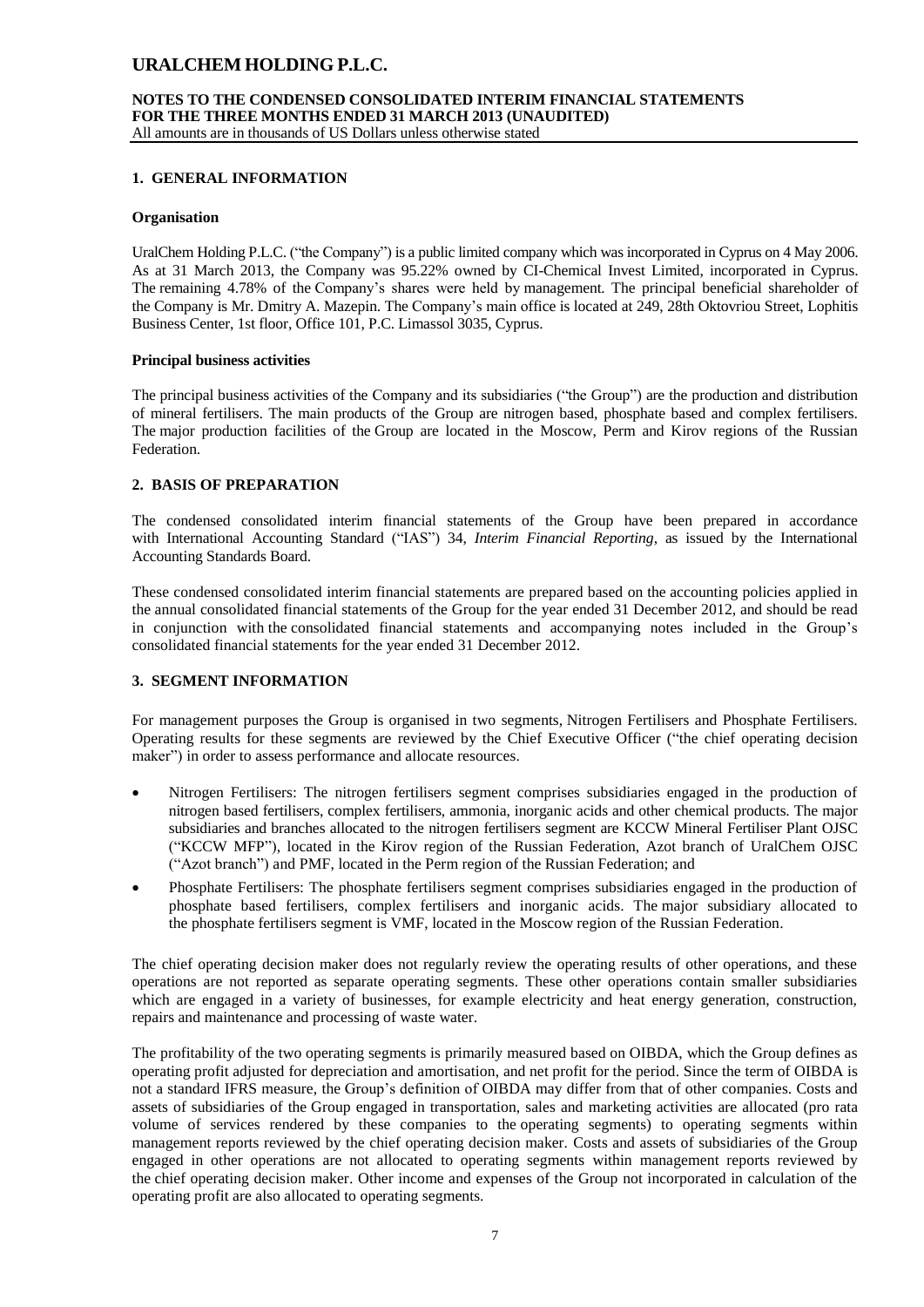### **NOTES TO THE CONDENSED CONSOLIDATED INTERIM FINANCIAL STATEMENTS FOR THE THREE MONTHS ENDED 31 MARCH 2013 (UNAUDITED)**

All amounts are in thousands of US Dollars unless otherwise stated

Segment information provided to the chief operating decision maker for the reportable segments for the three months ended 31 March 2013 is as follows:

| Three months ended 31 March 2013 | <b>Nitrogen</b><br>fertilisers | <b>Phosphate</b><br>fertilisers | <b>Total</b> |
|----------------------------------|--------------------------------|---------------------------------|--------------|
| Revenue from external customers  | 560,346                        | 99.403                          | 659,749      |
| Inter-segment revenue            | 14,666                         | 277                             | 14,943       |
| <b>Total segment revenue</b>     | 575,012                        | 99,680                          | 674,692      |
| <b>OIBDA</b>                     | 269,413                        | 492                             | 269,905      |
| Net profit/(loss) for the period | 212,064                        | (2,971)                         | 209,093      |

| Three months ended 31 March 2012 | <b>Nitrogen</b><br>fertilisers | <b>Phosphate</b><br>fertilisers | <b>Total</b> |
|----------------------------------|--------------------------------|---------------------------------|--------------|
| Revenue from external customers  | 541,114                        | 109,989                         | 651,103      |
| Inter-segment revenue            | 13,066                         | 482                             | 13,548       |
| <b>Total segment revenue</b>     | 554,180                        | 110,471                         | 664,651      |
| <b>OIBDA</b>                     | 220,451                        | 4,318                           | 224,769      |
| Net profit for the period        | 187,870                        | 337                             | 188,207      |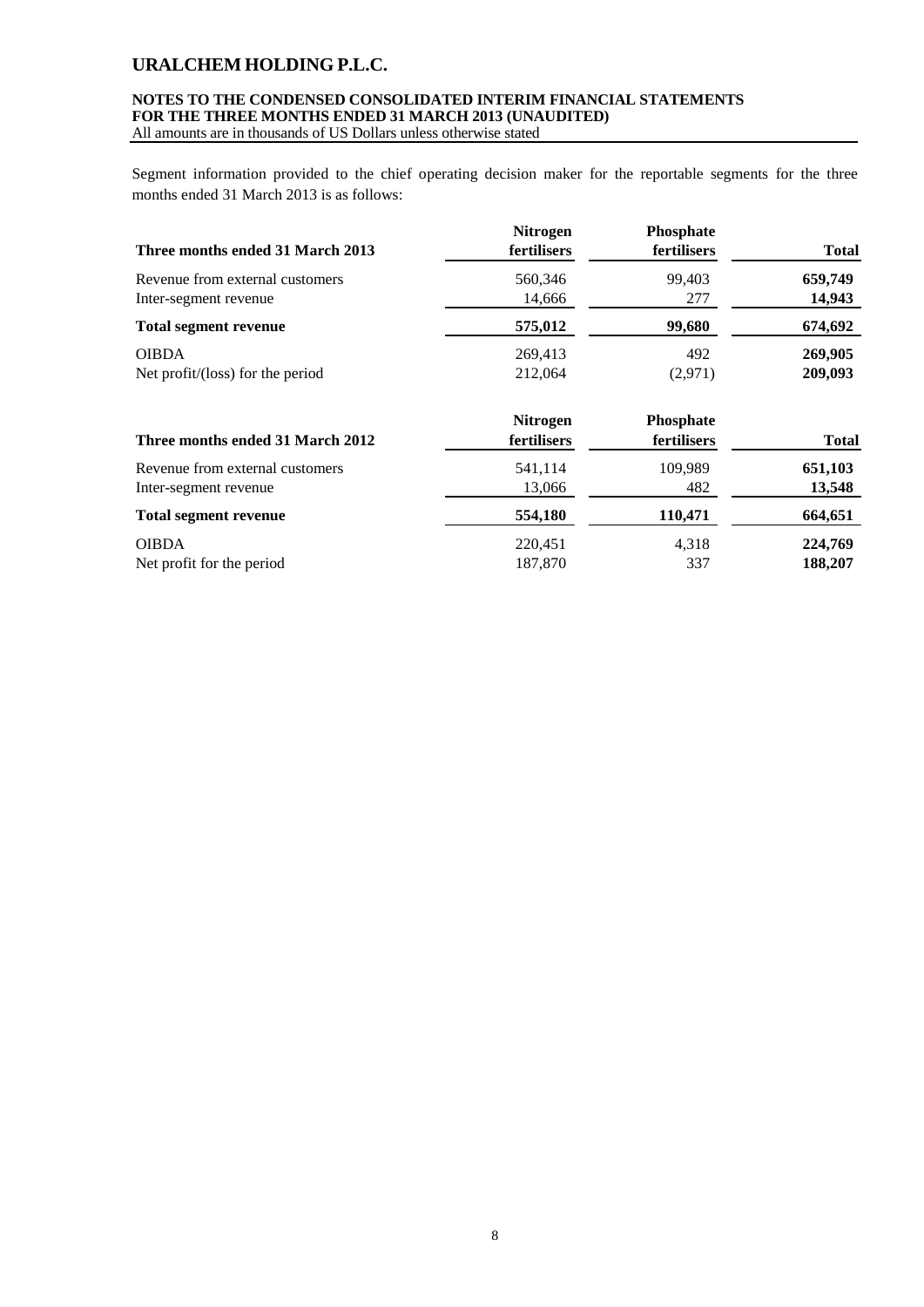### **NOTES TO THE CONDENSED CONSOLIDATED INTERIM FINANCIAL STATEMENTS FOR THE THREE MONTHS ENDED 31 MARCH 2013 (UNAUDITED)**

All amounts are in thousands of US Dollars unless otherwise stated

The total reportable segment OIBDA and segment profit for the period are reconciled to consolidated profit as follows:

| Three months ended 31 March 2013          | <b>Nitrogen</b><br>fertilisers | <b>Phosphate</b><br>fertilisers | <b>Total</b> |
|-------------------------------------------|--------------------------------|---------------------------------|--------------|
| Segment OIBDA                             | 269,413                        | 492                             | 269,905      |
| Segment amortisation and depreciation     | (24, 637)                      | (4,102)                         | (28, 739)    |
| Segment income tax expense                | (28, 776)                      | 1,374                           | (27, 402)    |
| Segment expense from financing activities | (3,936)                        | (735)                           | (4,671)      |
| Segment profit/(loss) for the period      | 212,064                        | (2,971)                         | 209,093      |
| <b>Unallocated activities</b>             |                                |                                 |              |
| Depreciation and amortisation             |                                |                                 | (1, 463)     |
| Corporate overheads                       |                                |                                 | (10, 196)    |
| Other expenses                            |                                |                                 | (20, 365)    |
| Interest and other finance income         |                                |                                 | 149          |
| Interest and other finance expense        |                                |                                 | (10, 393)    |
| Share of loss of associates               |                                |                                 | (170)        |
| Foreign exchange loss                     |                                |                                 |              |
| from financing activities                 |                                |                                 | (15,714)     |
| Inter-segment operations                  |                                |                                 | 12,446       |
| Unallocated income tax expense            |                                |                                 | (2,395)      |
| Group profit for the period               |                                |                                 | 160,992      |

| Three months ended 31 March 2012                                                                                                                                                                                                                                           | <b>Nitrogen</b><br>fertilisers            | Phosphate<br>fertilisers         | Total                                                                      |
|----------------------------------------------------------------------------------------------------------------------------------------------------------------------------------------------------------------------------------------------------------------------------|-------------------------------------------|----------------------------------|----------------------------------------------------------------------------|
| Segment OIBDA<br>Segment depreciation and amortisation<br>Segment income tax expense<br>Segment income from financing activities                                                                                                                                           | 220,451<br>(23,791)<br>(19,165)<br>10,375 | 4,318<br>(3,854)<br>(884)<br>757 | 224,769<br>(27, 645)<br>(20, 049)<br>11,132                                |
| Segment profit for the period                                                                                                                                                                                                                                              | 187,870                                   | 337                              | 188,207                                                                    |
| <b>Unallocated activities</b>                                                                                                                                                                                                                                              |                                           |                                  |                                                                            |
| Depreciation and amortisation<br>Corporate overheads<br>Other expenses<br>Interest and other finance income<br>Interest and other finance expense<br>Gain from change in fair value<br>of previously held interest<br>Share of loss of associates<br>Foreign exchange gain |                                           |                                  | (1,188)<br>(16, 120)<br>(14,799)<br>8,862<br>(14, 569)<br>153,458<br>(160) |
| from financing activities                                                                                                                                                                                                                                                  |                                           |                                  | 49,672                                                                     |
| Inter-segment operations                                                                                                                                                                                                                                                   |                                           |                                  | 18,034                                                                     |
| Unallocated income tax expense                                                                                                                                                                                                                                             |                                           |                                  | (17,243)                                                                   |
| Group profit for the period                                                                                                                                                                                                                                                |                                           |                                  | 354,154                                                                    |

The revenue from external parties reported to the chief operating decision maker is measured in a manner consistent with that in the income statement.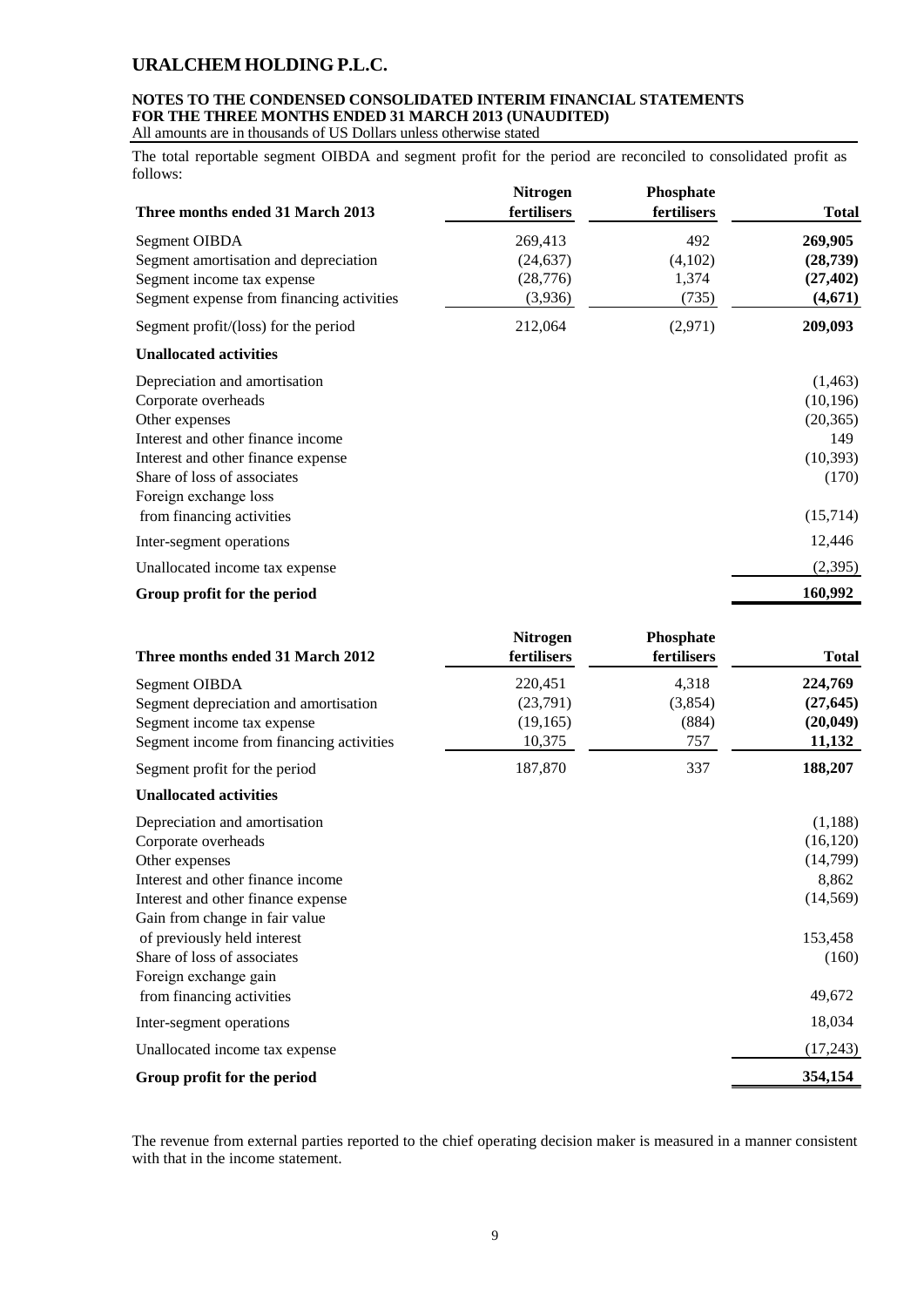### **NOTES TO THE CONDENSED CONSOLIDATED INTERIM FINANCIAL STATEMENTS FOR THE THREE MONTHS ENDED 31 MARCH 2013 (UNAUDITED)**

All amounts are in thousands of US Dollars unless otherwise stated

Total reportable segment assets are as follows:

| Total segment assets as at: | <b>Nitrogen</b><br><b>fertilisers</b> | <b>Phosphate</b><br><b>fertilisers</b> | <b>Total</b> |
|-----------------------------|---------------------------------------|----------------------------------------|--------------|
| 31 March 2013               | 1.314.782                             | 266,888                                | 1,581,670    |
| 31 December 2012            | 1.277.630                             | 281.141                                | 1,558,771    |

The amounts provided to the chief operating decision maker with respect to total assets are measured in a manner consistent with that in the financial statements. These assets are allocated based on the operations of the segment.

Investments in shares (classified as available-for-sale financial assets or investments in associates) held by the Group are not considered to be segment assets but are rather managed at the corporate headquarters by the strategic investment function.

Non-current assets other than financial instruments and deferred tax assets are located primarily in the Russian Federation, the location of the Group's major production facilities. Non-current assets located in other countries, including Cyprus, are not significant.

Information about revenue from sales to external customers attributed to individual countries is not available as the cost to develop it would be excessive. Therefore this information is not disclosed in these condensed consolidated interim financial statements.

### **4. SALES OF GOODS**

| Three months ended 31 March 2013 | <b>Total</b> | <b>Export</b> | <b>Russian</b><br><b>Federation</b> | <b>Other CIS</b><br>countries |
|----------------------------------|--------------|---------------|-------------------------------------|-------------------------------|
| Mineral fertilisers              |              |               |                                     |                               |
| Nitrogen based fertilisers       | 357,516      | 255,626       | 94,809                              | 7,081                         |
| Phosphate based fertilisers      | 72,211       | 44,076        | 8,818                               | 19,317                        |
| Complex fertilisers              | 76,945       | 52,442        | 6,473                               | 18,030                        |
| Ammonia                          | 112,788      | 87,730        | 23,521                              | 1,537                         |
| Explosive grade ammonium nitrate | 19,111       | 1,264         | 14,750                              | 3,097                         |
| Inorganic acids                  | 8,057        |               | 8,057                               |                               |
| Other chemical products          | 13,121       | 3,351         | 9,702                               | 68                            |
| <b>Total</b>                     | 659,749      | 444,489       | 166,130                             | 49,130                        |
| Three months ended 31 March 2012 |              |               |                                     |                               |
| Mineral fertilisers              |              |               |                                     |                               |
| Nitrogen based fertilisers       | 364,063      | 243,875       | 93,331                              | 26,857                        |
| Phosphate based fertilisers      | 95,382       | 53,357        | 18,543                              | 23,482                        |
| Complex fertilisers              | 61,501       | 50,611        | 4,316                               | 6,574                         |
| Ammonia                          | 84,120       | 63,030        | 18,498                              | 2,592                         |
| Explosive grade ammonium nitrate | 23,884       | 3,629         | 17,996                              | 2,259                         |
| Inorganic acids                  | 8,248        |               | 8,108                               | 140                           |
| Other chemical products          | 13,905       | 4,401         | 9,421                               | 83                            |
| <b>Total</b>                     | 651,103      | 418,903       | 170,213                             | 61,987                        |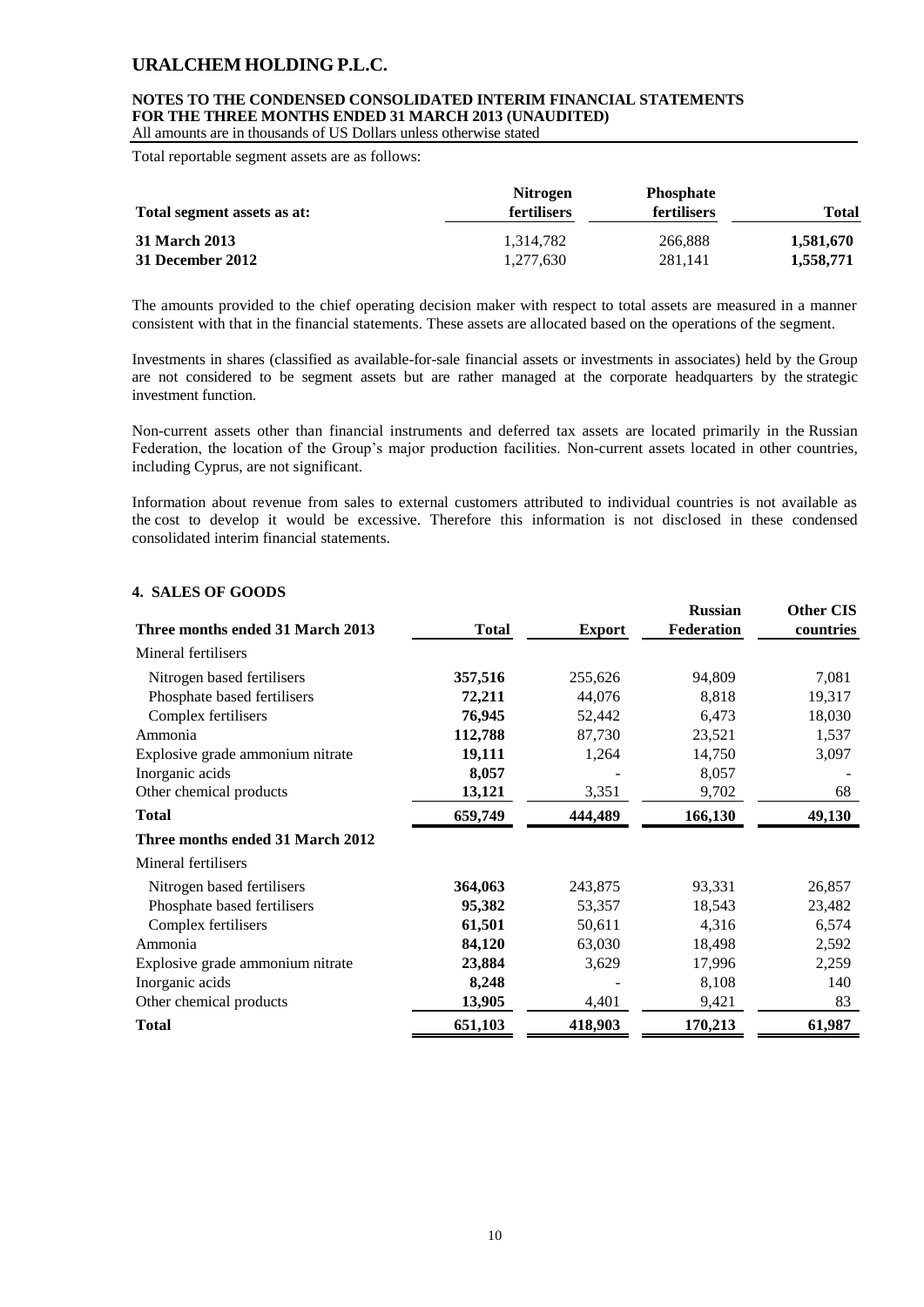### **NOTES TO THE CONDENSED CONSOLIDATED INTERIM FINANCIAL STATEMENTS FOR THE THREE MONTHS ENDED 31 MARCH 2013 (UNAUDITED)**

All amounts are in thousands of US Dollars unless otherwise stated

### **5. COST OF SALES**

|                                     |               | Three months ended Three months ended |
|-------------------------------------|---------------|---------------------------------------|
|                                     | 31 March 2013 | 31 March 2012                         |
| Raw materials, including:           |               |                                       |
| Natural gas                         | 104,535       | 92,399                                |
| Apatite                             | 42,378        | 40,789                                |
| Potassium chloride                  | 10,517        | 8,341                                 |
| Sulphur                             | 5,741         | 6,972                                 |
| Other raw materials                 | 15,579        | 15,423                                |
| Energy and utilities                | 38,120        | 34,813                                |
| Wages and salaries                  | 24,596        | 23,208                                |
| Depreciation                        | 22,970        | 20,963                                |
| Social taxes                        | 7,579         | 6,689                                 |
| Repairs and maintenance             | 1,409         | 1,026                                 |
| Decrease in inventory balance of    |               |                                       |
| work in-progress and finished goods | 11,823        | 41,741                                |
| Other                               | 6,221         | 5,075                                 |
| <b>Total</b>                        | 291,468       | 297,439                               |

### **6. SELLING AND DISTRIBUTION EXPENSES**

|                               |               | Three months ended Three months ended |
|-------------------------------|---------------|---------------------------------------|
|                               | 31 March 2013 | <b>31 March 2012</b>                  |
| Transportation, including:    |               |                                       |
| Railway tariff                | 61,075        | 70,100                                |
| Freight and transshipment     | 35,415        | 38,020                                |
| Rail cars rent expenses       | 11,504        | 10,340                                |
| Other transportation expenses | 4,471         | 4,306                                 |
| Wages and salaries            | 7,060         | 5,544                                 |
| Depreciation                  | 4,004         | 4,069                                 |
| Advertising and marketing     | 2,461         | 2,043                                 |
| Social taxes                  | 1,642         | 1,444                                 |
| Commissions and agent fees    | 481           | 1,363                                 |
| Customs clearance charges     | 118           | 853                                   |
| Other                         | 8,843         | 7,237                                 |
| <b>Total</b>                  | 137,074       | 145,319                               |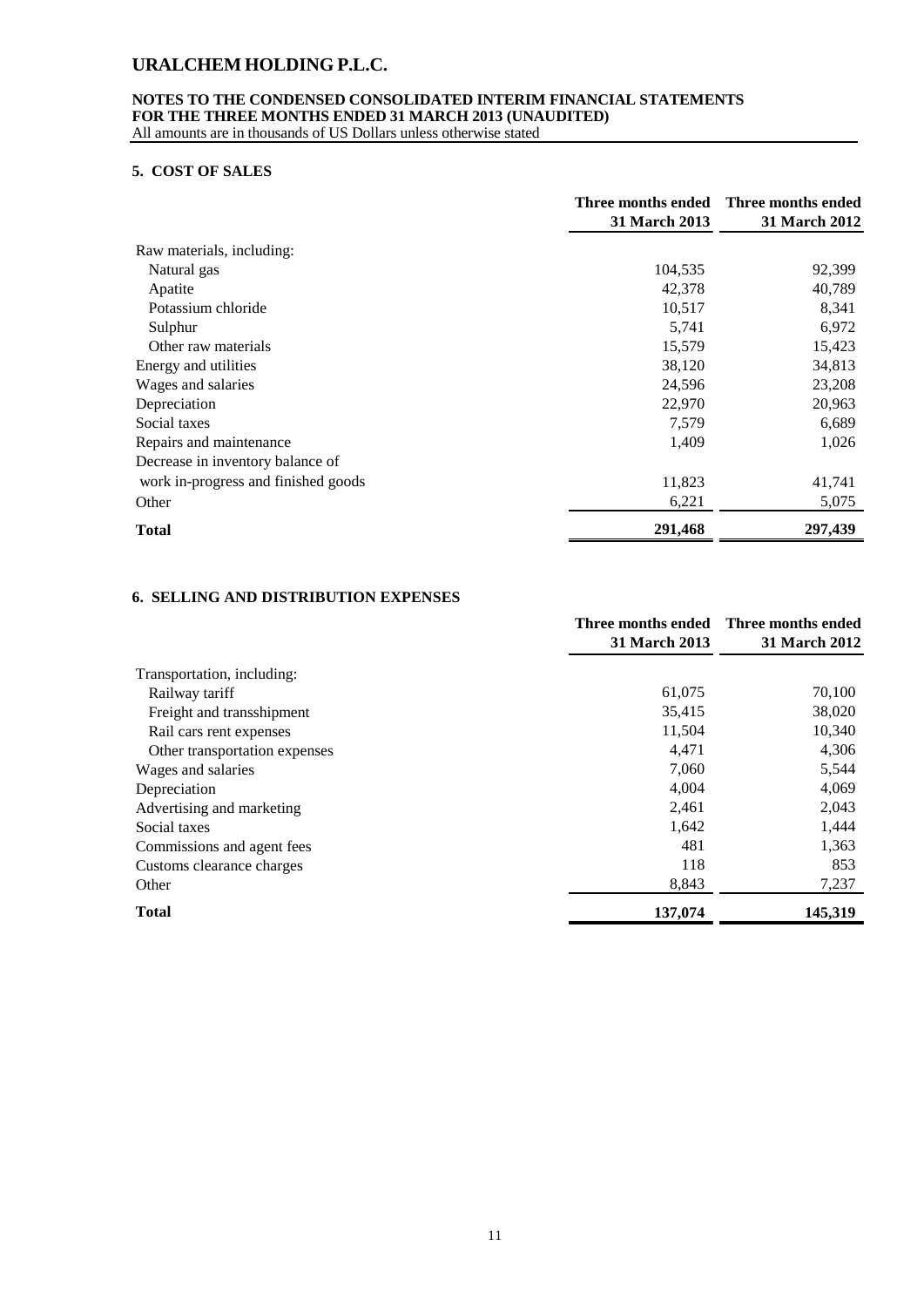### **NOTES TO THE CONDENSED CONSOLIDATED INTERIM FINANCIAL STATEMENTS FOR THE THREE MONTHS ENDED 31 MARCH 2013 (UNAUDITED)**

All amounts are in thousands of US Dollars unless otherwise stated

#### **7. GENERAL AND ADMINISTRATIVE EXPENSES**

|                                      | <b>31 March 2013</b> | Three months ended Three months ended<br><b>31 March 2012</b> |
|--------------------------------------|----------------------|---------------------------------------------------------------|
| Wages and salaries                   | 18,944               | 16,248                                                        |
| Social taxes                         | 4,021                | 3,683                                                         |
| Depreciation                         | 2,540                | 2,636                                                         |
| Audit, legal and consulting services | 1,386                | 1,825                                                         |
| Rent                                 | 1,050                | 791                                                           |
| Security                             | 990                  | 918                                                           |
| Fines and penalties                  | 228                  | 1,371                                                         |
| Bank charges                         | 28                   | 469                                                           |
| Other                                | 8,146                | 5,546                                                         |
| <b>Total</b>                         | 37,333               | 33,487                                                        |

### **8. PROPERTY, PLANT AND EQUIPMENT**

As at 31 March 2013, property, plant and equipment included advances paid for acquisition of the property, plant and equipment in the amount of USD 23,105 thousand (31 December 2012: USD 20,576 thousand).

The Group leases certain items of machinery, equipment and transport under a number of finance lease agreements with third parties. As at 31 March 2013, the net book value of leased machinery, equipment and transport was USD 75,280 thousand (31 December 2012: USD 67,399 thousand).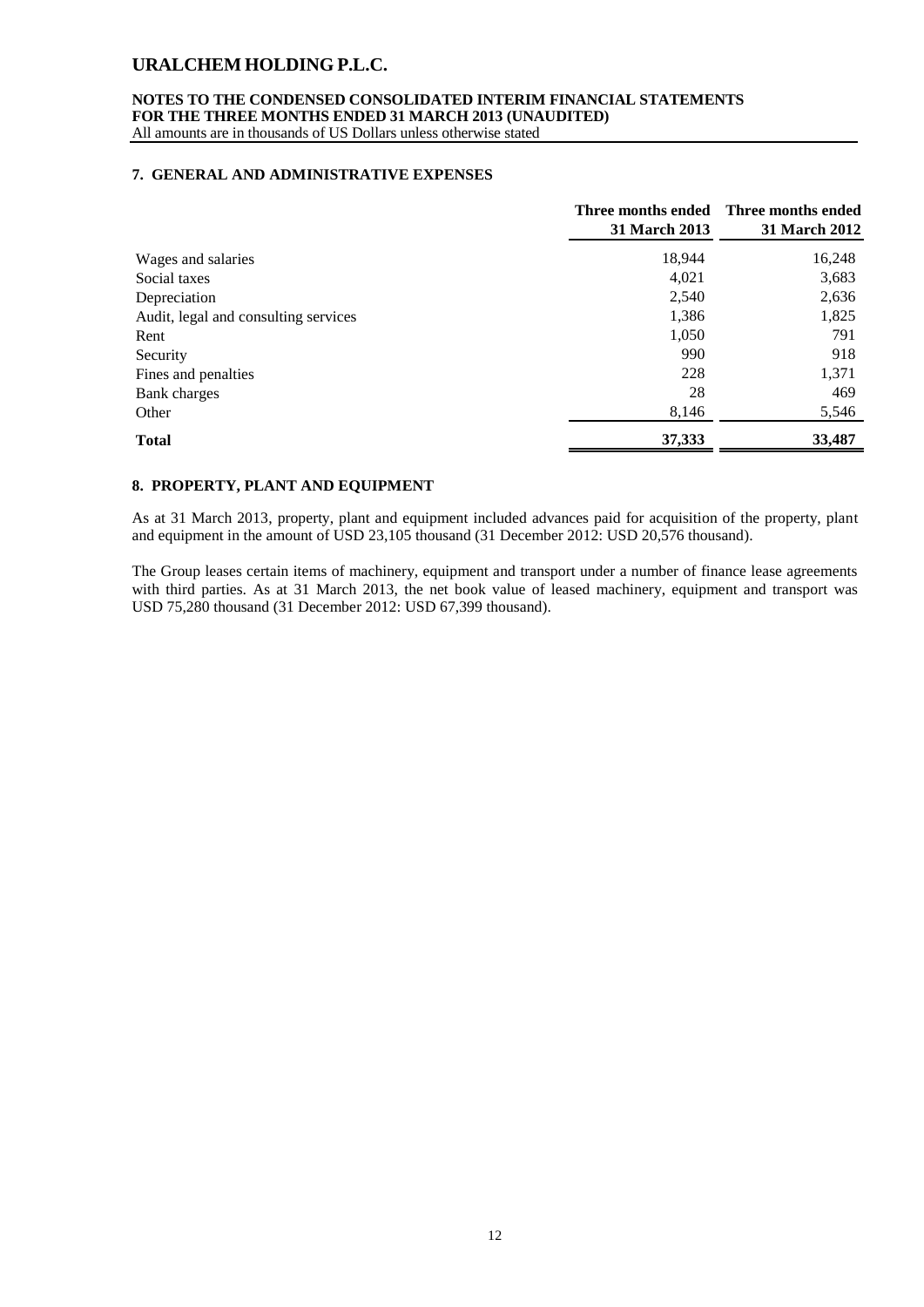### **NOTES TO THE CONDENSED CONSOLIDATED INTERIM FINANCIAL STATEMENTS FOR THE THREE MONTHS ENDED 31 MARCH 2013 (UNAUDITED)**

All amounts are in thousands of US Dollars unless otherwise stated

|                                  | <b>Buildings</b> | Machinery,<br>equipment |        |                     |              |
|----------------------------------|------------------|-------------------------|--------|---------------------|--------------|
|                                  | and              | and                     |        | <b>Construction</b> |              |
|                                  | structures       | transport               | Other  | in progress         | <b>Total</b> |
| Cost                             |                  |                         |        |                     |              |
| <b>Balance at 1 January 2012</b> | 293,259          | 553,768                 | 24,209 | 109,408             | 980,644      |
| <b>Additions</b>                 | 1,515            | 8,675                   | 387    | 21,888              | 32,465       |
| Acquisitions through business    |                  |                         |        |                     |              |
| combinations                     | 54,388           | 171,204                 | 13,489 | 1,516               | 240,597      |
| <b>Transfers</b>                 | 849              | 3,160                   | (634)  | (3,375)             |              |
| Disposals                        | (885)            | (7,905)                 | (343)  | (1,089)             | (10, 222)    |
| Effect of translation to         |                  |                         |        |                     |              |
| presentation currency            | 34,042           | 71,019                  | 3,667  | 11,405              | 120,133      |
| <b>Balance at 31 March 2012</b>  | 383,168          | 799,921                 | 40,775 | 139,753             | 1,363,617    |
| <b>Balance at 1 January 2013</b> | 390,584          | 834,647                 | 44,540 | 193,790             | 1,463,561    |
| <b>Additions</b>                 | 4,183            | 14,329                  | 50     | 31,728              | 50,290       |
| Transfers                        | 8,795            | (1,611)                 | (727)  | (6, 457)            |              |
| Disposals                        | (441)            | (2,076)                 | (75)   | (2,748)             | (5,340)      |
| Effect of translation to         |                  |                         |        |                     |              |
| presentation currency            | (10,916)         | (18, 483)               | (136)  | (4,916)             | (34, 451)    |
| <b>Balance at 31 March 2013</b>  | 392,205          | 826,806                 | 43,652 | 211,397             | 1,474,060    |

### **Accumulated depreciation and impairment losses**

| <b>Balance at 1 January 2012</b>      | (96, 484)  | (254, 499) | (10, 467) |         | (361, 450) |
|---------------------------------------|------------|------------|-----------|---------|------------|
| Charge for the period                 | (3,788)    | (23,210)   | (670)     |         | (27, 668)  |
| Disposals<br>Effect of translation to | 117        | 1,967      | 137       |         | 2,221      |
| presentation currency                 | (9, 553)   | (25, 554)  | (1,040)   |         | (36, 147)  |
| <b>Balance at 31 March 2012</b>       | (109,708)  | (301, 296) | (12,040)  |         | (423, 044) |
| <b>Balance at 1 January 2013</b>      | (123, 278) | (335, 164) | (13,008)  |         | (471, 450) |
| Charge for the period                 | (7,759)    | (21,528)   | (287)     |         | (29, 574)  |
| Disposals<br>Effect of translation to | 164        | 1,812      | 28        |         | 2,004      |
| presentation currency                 | 2,998      | 8,102      | 292       |         | 11,392     |
| <b>Balance at 31 March 2013</b>       | (127, 875) | (347, 278) | (12, 475) |         | (487, 628) |
| <b>Carrying value</b>                 |            |            |           |         |            |
| <b>At 31 March 2012</b>               | 273,460    | 498,625    | 28,735    | 139,753 | 940,573    |
| <b>At 31 March 2013</b>               | 264,330    | 479,528    | 31,177    | 211,397 | 986,432    |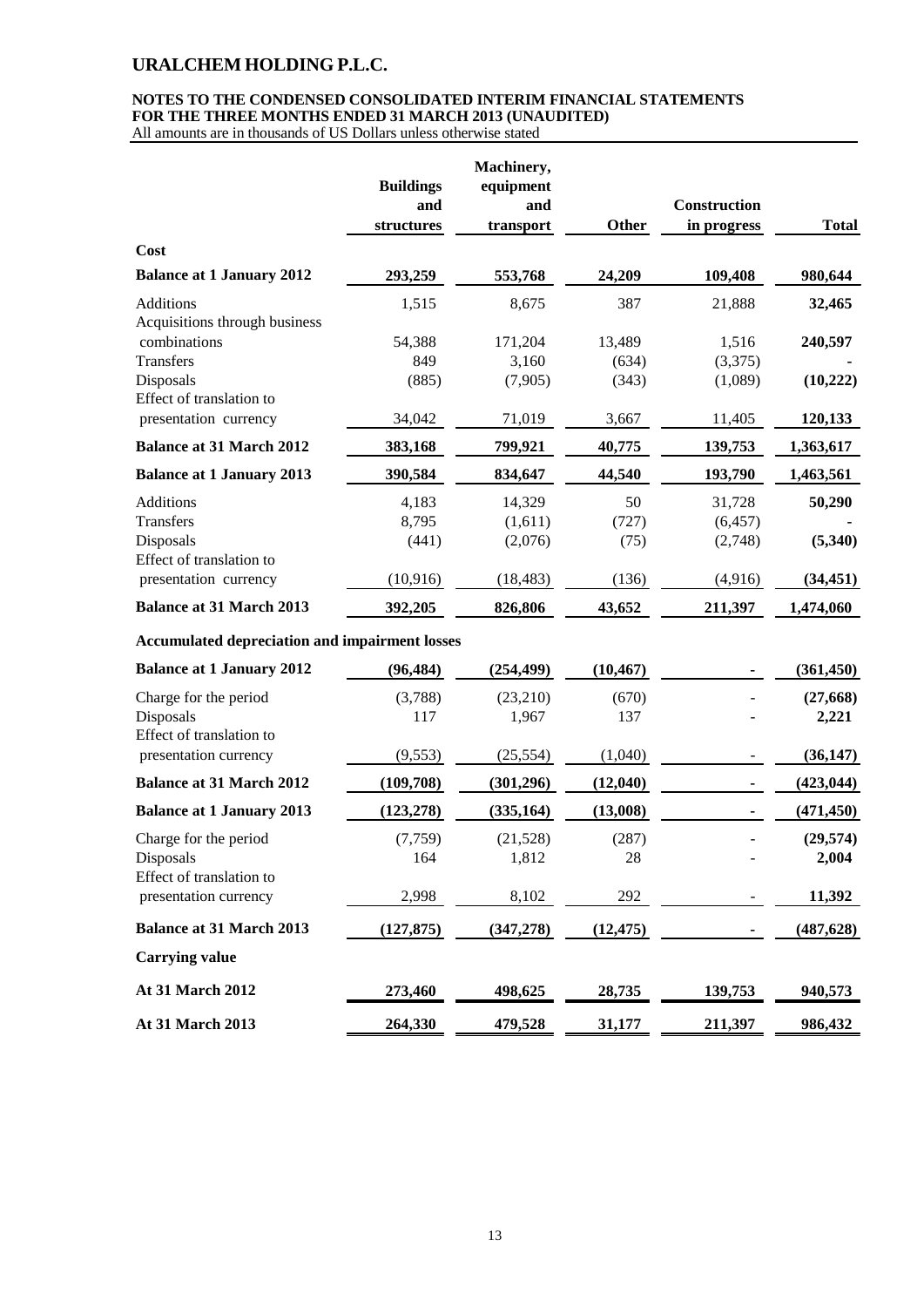### **NOTES TO THE CONDENSED CONSOLIDATED INTERIM FINANCIAL STATEMENTS FOR THE THREE MONTHS ENDED 31 MARCH 2013 (UNAUDITED)**

All amounts are in thousands of US Dollars unless otherwise stated

### **Assets pledged as collateral**

As at 31 March 2013, the carrying values of property, plant and equipment pledged to secure loans and borrowings granted to the Group amounted to USD 68,265 thousand (31 December 2012: USD 56,970 thousand) (refer to Note  $(11)$ .

### **9. GOODWILL**

| Cost                                                                                    | 31 March 2013 | 31 December 2012 |
|-----------------------------------------------------------------------------------------|---------------|------------------|
| Balance at the beginning of the period                                                  | 461,127       | 195,573          |
| Additional amounts recognised from business<br>combinations occurring during the period |               | 253,193          |
| Effect of translation to presentation currency                                          | (10, 543)     | 12,361           |
| Balance at the end of the period                                                        | 450,584       | 461,127          |
| <b>Accumulated impairment losses</b>                                                    |               |                  |
| Balance at the beginning of the period                                                  | (115,376)     | (36,721)         |
| Impairment losses recognised in the period                                              |               | (76, 450)        |
| Effect of translation to presentation currency                                          | 2,638         | (2,205)          |
| Balance at the end of the period                                                        | (112, 738)    | (115,376)        |
| <b>Carrying amount</b>                                                                  |               |                  |
| At the beginning of the period                                                          | 345,751       | 158,852          |
| At the end of the period                                                                | 337,846       | 345,751          |

### **Allocation of goodwill to cash-generating units**

The carrying value of goodwill was allocated to the following cash-generating units:

|                      |         | 31 March 2013 31 December 2012 |
|----------------------|---------|--------------------------------|
| Nitrogen Fertilisers | 337,718 | 345,620                        |
| Other                | 128     |                                |
| <b>Total</b>         | 337,846 | 345,751                        |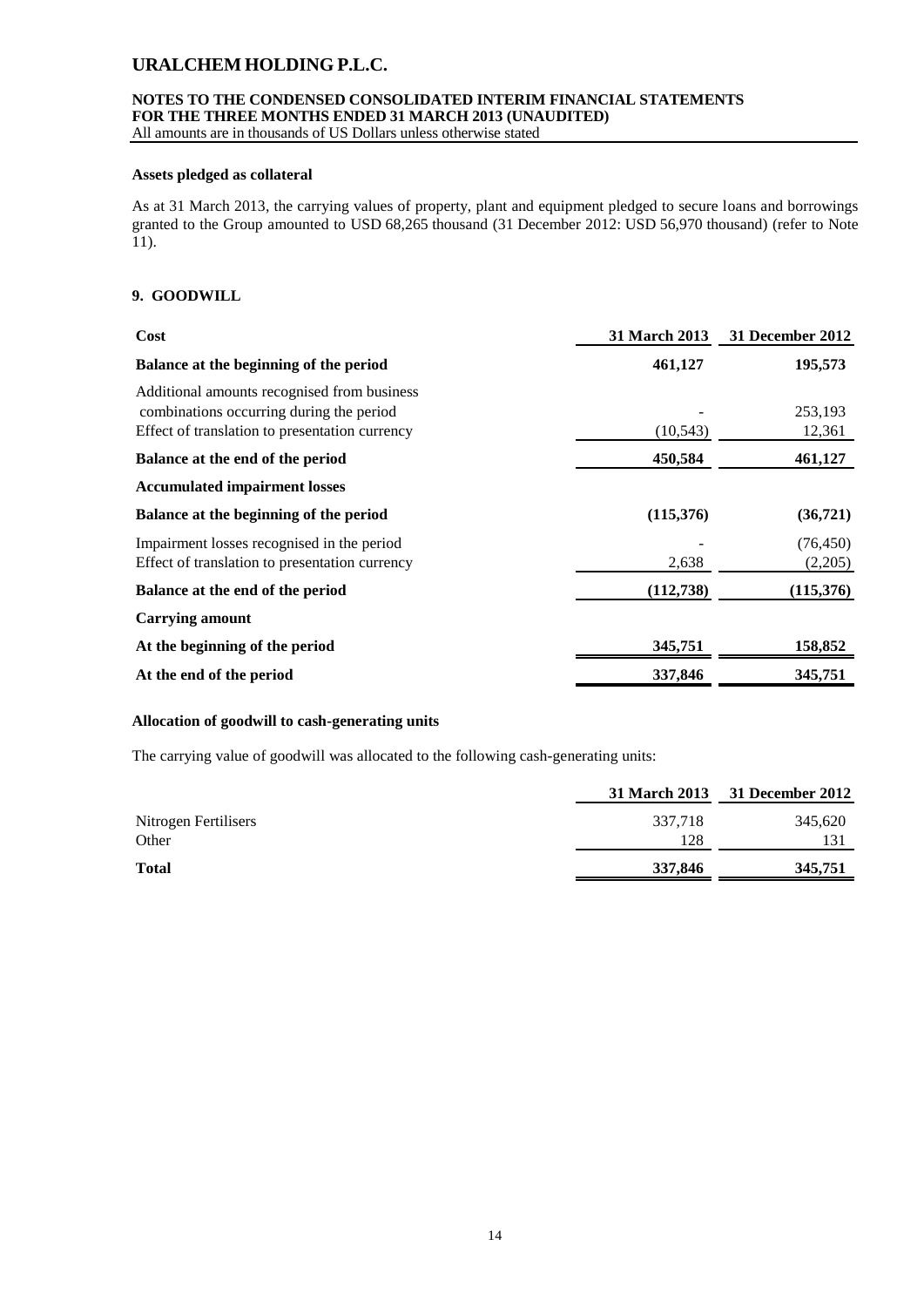#### **NOTES TO THE CONDENSED CONSOLIDATED INTERIM FINANCIAL STATEMENTS FOR THE THREE MONTHS ENDED 31 MARCH 2013 (UNAUDITED)**

All amounts are in thousands of US Dollars unless otherwise stated

### **10. INVENTORIES**

|                                                              | <b>31 March 2013</b> | 31 December 2012 |
|--------------------------------------------------------------|----------------------|------------------|
| Inventories expected to be recovered after<br>twelve months  |                      |                  |
| Catalytic agents                                             | 33,180               | 29,946           |
| Other inventories                                            | 6,433                | 6,706            |
|                                                              | 39,613               | 36,652           |
| Inventories expected to be recovered within<br>twelve months |                      |                  |
| Raw materials, net of allowance for                          |                      |                  |
| obsolescence                                                 | 62,801               | 63,917           |
| Finished goods                                               | 59,951               | 71,485           |
| Work in-progress                                             | 5,678                | 7,505            |
| Goods for resale                                             | 487                  | 540              |
|                                                              | 128,917              | 143,447          |
| Total                                                        | 168,530              | 180,099          |

During the three months ended 31 March 2013, the Group recognised a write down of USD 1,865 thousand to reduce the carrying value of inventories to net realisable value (year ended 31 December 2012: USD 1,327 thousand).

At 31 March 2013, raw materials were presented net of an allowance for obsolescence of USD 3,399 thousand (31 December 2012: USD 3,390 thousand). During the three months ended 31 March 2013, the Group recognised USD 148 thousand (three months ended 31 March 2012: USD 96 thousand) and released USD 139 thousand (three months ended 31 March 2012: USD 555 thousand) of allowance for obsolescence of raw materials.

### **11. LOANS AND BORROWINGS**

|                                               | <b>31 March 2013</b> | 31 December 2012 |
|-----------------------------------------------|----------------------|------------------|
| Loans denominated in USD                      | 753,150              | 689,137          |
| Loans denominated in EUR                      | 253,917              | 252,438          |
| Loans denominated in RUR                      | 122                  | 126              |
| <b>Total</b>                                  | 1,007,189            | 941,701          |
| Less: current portion repayable within twelve |                      |                  |
| months and shown under current liabilities    | (159, 448)           | (91, 569)        |
| Long-term portion of loans and borrowings     | 847,741              | 850,132          |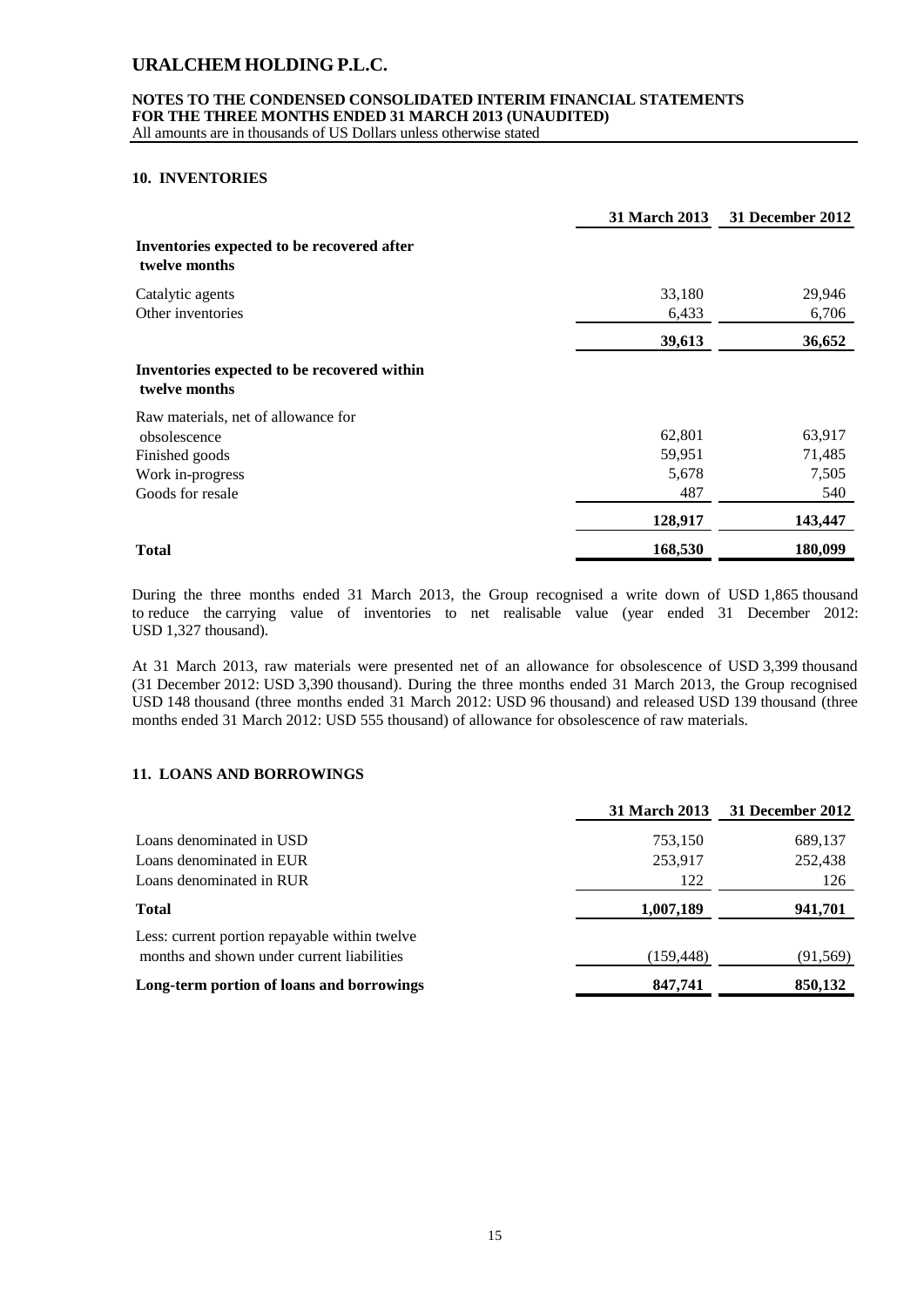#### **NOTES TO THE CONDENSED CONSOLIDATED INTERIM FINANCIAL STATEMENTS FOR THE THREE MONTHS ENDED 31 MARCH 2013 (UNAUDITED)** All amounts are in thousands of US Dollars unless otherwise stated

# **Loans denominated in USD**

The loans denominated in USD had a weighted average annual interest rate of 4.7% during the three months ended 31 March 2013 (during the year ended 31 December 2012: 5.2%) and included the following borrowings:

- USD 62,673 thousand (31 December 2012: USD 118 thousand) at a fixed rates varying from 2.5% to 9.0% (31 December 2012: 9.0%); and
- USD 690,477 thousand (31 December 2012: USD 689,019 thousand) at floating rates linked to Libor 1m and Libor 3m, varying from 4.3% to 5.3% (31 December 2012: from 4.3% to 5.3%) per annum.

The loans denominated in USD are due in the years 2013 to 2016. As at 31 March 2013 USD-denominated loans in the amount of USD 390,005 thousand (31 December 2012: USD 689,019 thousand) were secured by 49.0% of UralChem OJSC's shares (31 December 2012: 49.0%) and certain fixed assets (refer to note 8).

#### **Loans denominated in EUR**

The loans denominated in EUR consist of loans of USD 249,862 thousand (31 December 2012: USD 248,547 thousand) which bear floating interest rates connected to Euribor 3m varying from 3.6% to 4.4% (2012: 3.6% to 4.4%) and a loan of USD 4,055 thousand (31 December 2012: USD 3,891 thousand) that bear interest at a fixed rate of 3.5% (31 December 2012: 3.5%).

Total loans and borrowings were repayable as follows:

|                                                | <b>31 March 2013</b> | 31 December 2012 |
|------------------------------------------------|----------------------|------------------|
| Due within three months                        | 8,164                | 4,634            |
| Due from three to six months                   | 11,601               | 3,599            |
| Due from six to twelve months                  | 139,683              | 83,336           |
| Current portion repayable within twelve months | 159,448              | 91,569           |
| Due in the second year                         | 380,647              | 327,322          |
| Due in the third year                          | 225.664              | 230,715          |
| Due in the fourth year                         | 181,220              | 226,866          |
| Due in the fifth year                          | 38,841               | 52,033           |
| Due thereafter                                 | 21,369               | 13,196           |
| Long-term portion of loans and borrowings      | 847,741              | 850,132          |

The Group's bank loans are subject to the restrictive covenants, including but not limited to:

- negative pledge for shares and property pledges;
- limits for material sale of assets and payment of dividends;
- set-up limits for the amount of cash collections of certain Group subsidiaries that have to be transferred to the accounts at defined banks;
- set-up limits for the annualised "debt and net debt/EBITDA" ratio and other financial covenants.

All loan agreements have acceleration clauses, allowing the creditors to request early repayment of outstanding amounts in the event of non-compliance with these covenants.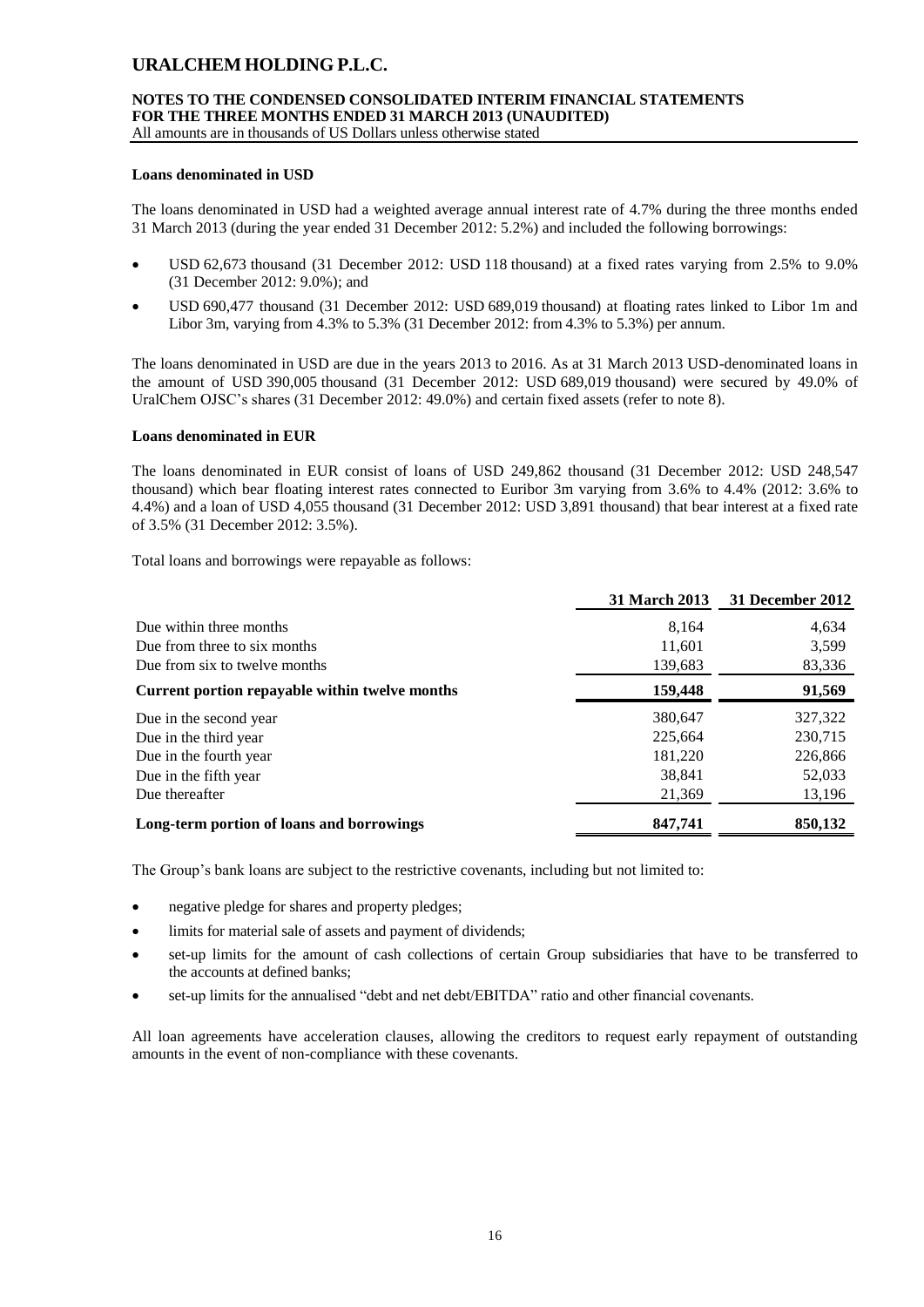# **NOTES TO THE CONDENSED CONSOLIDATED INTERIM FINANCIAL STATEMENTS FOR THE THREE MONTHS ENDED 31 MARCH 2013 (UNAUDITED)**

All amounts are in thousands of US Dollars unless otherwise stated

#### **12. RELATED PARTIES TRANSACTIONS AND OUTSTANDING BALANCES**

Related parties include shareholders, entities under common ownership and control with the Group and members of key management personnel. The Group enters into transactions with related parties in the ordinary course of business for the purchase and sale of goods and services and in relation to the provision of financing arrangements to and from its parent entity or entities under common ownership and control.

The Group had the following outstanding balances with related parties:

|                                                               | <b>31 March 2013</b> | 31 December 2012 |
|---------------------------------------------------------------|----------------------|------------------|
| <b>Parent company</b>                                         |                      |                  |
| Loans and borrowings                                          | (62, 559)            |                  |
| Other financial assets                                        |                      | 24,759           |
| Entities under common ownership and control<br>with the Group |                      |                  |
| Trade and other receivables                                   | 4,410                | 4,326            |
| Promissory notes of related parties, at amortised cost        | 342                  | 350              |
| Advances paid and prepaid expenses                            | 291                  | 301              |
| Loans issued, at amortised cost                               |                      | 10               |
| Trade and other payables                                      | (1,509)              | (1,925)          |
| Advances received                                             | (15)                 | (49)             |

The Group entered into the following transactions with related parties:

|                                                               | <b>31 March 2013</b> | Three months ended Three months ended<br><b>31 March 2012</b> |
|---------------------------------------------------------------|----------------------|---------------------------------------------------------------|
| <b>Parent company</b>                                         |                      |                                                               |
| Interest income                                               | 358                  | 335                                                           |
| Interest expense                                              | (59)                 | (126)                                                         |
| Entities under common ownership and control<br>with the Group |                      |                                                               |
| Sales of goods and services                                   | 14,143               | 12,721                                                        |
| Purchases of goods and services                               | (3,370)              | (3,199)                                                       |
| Other income/(expense)                                        | 48                   | (102)                                                         |

#### **Transactions with related parties**

#### *Sale and purchases of goods*

Sales of goods to related parties were made on market terms. Sales of services, which mainly consisted of sales of electricity and heat energy, were made at prices established by the Federal Utility Committee, a government regulator responsible for establishing and monitoring the prices on the utility market in the Russian Federation.

Purchases from related parties which primarily included purchases of raw materials for production of nitrogen fertilisers were made at market prices plus an insignificant premium of 1.0% to 2.0% as reimbursement for operating expenses of those entities.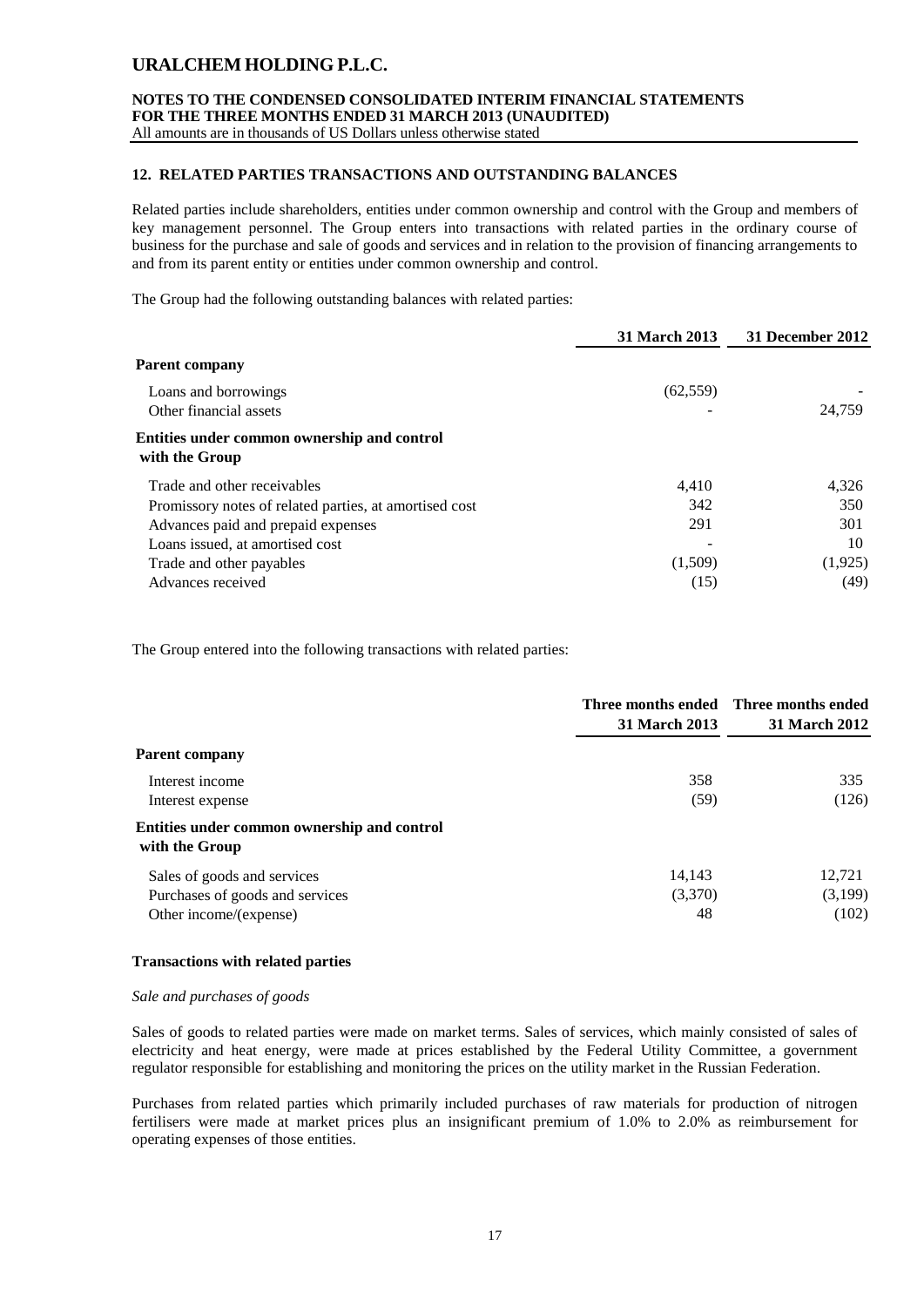# **NOTES TO THE CONDENSED CONSOLIDATED INTERIM FINANCIAL STATEMENTS FOR THE THREE MONTHS ENDED 31 MARCH 2013 (UNAUDITED)**

All amounts are in thousands of US Dollars unless otherwise stated

#### *Dividends paid to shareholders*

The Company distributed the final dividend of USD 0.74 per one fully paid up Class "A" and Class "B" shares (total dividend of USD 129,897 thousand) out of distributable profits generated by the Company during the year ended 31 December 2012 making a total of USD 1.10 per one fully paid up Class "A" and Class "B" shares (total dividend of USD 193,090 thousand). As at 31 March 2013 liability in the amount of USD 1,262 thousand remained unsettled.

#### **Compensation of key management personnel**

The compensation of key management personnel of the Group for the three months ended 31 March 2013 comprised salaries and cash bonuses in the amount of USD 4,561 thousand (three months ended 31 March 2012: USD 3,211 thousand), including social taxes in the amount of USD 493 thousand (three months ended 31 March 2012: USD 391 thousand).

### **13. COMMITMENTS AND CONTINGENCIES**

#### **Purchase of natural gas**

In December 2012, the Group entered into the binding purchase agreements with Gazprom and Novatek, to purchase defined volumes of natural gas.

Future minimum costs under non-cancellable purchase agreements were as follows:

|                            |           | 31 March 2013 31 December 2012 |
|----------------------------|-----------|--------------------------------|
| Due in one year            | 371.208   | 390,530                        |
| Due from two to five years | 1,323,245 | 1,495,217                      |
| <b>Total</b>               | 1,694,453 | 1,885,747                      |

#### **Capital commitments**

As at 31 March 2013, the Group's contractual capital commitments for acquisition of property, plant and equipment amounted to USD 42,284 thousand (2012: USD 29,831 thousand).

#### **Operating leases: Group as a lessee**

The Group leases certain machinery, equipment and office premises. The respective lease agreements have an average life of one to five years with no renewal option at the end of the lease term.

Future minimum rental expenses under non-cancellable operating leases were as follows:

|                            | <b>31 March 2013</b> | 31 December 2012 |
|----------------------------|----------------------|------------------|
| Due in one year            | 35.523               | 49.923           |
| Due from two to five years | 20,169               | 28,250           |
| <b>Total</b>               | 55,692               | 78,173           |

### **Litigation**

The Group has a number of claims and litigations relating to sales and purchases. Management believes that none of these claims, individually or in aggregate, will have a material adverse impact on the Group.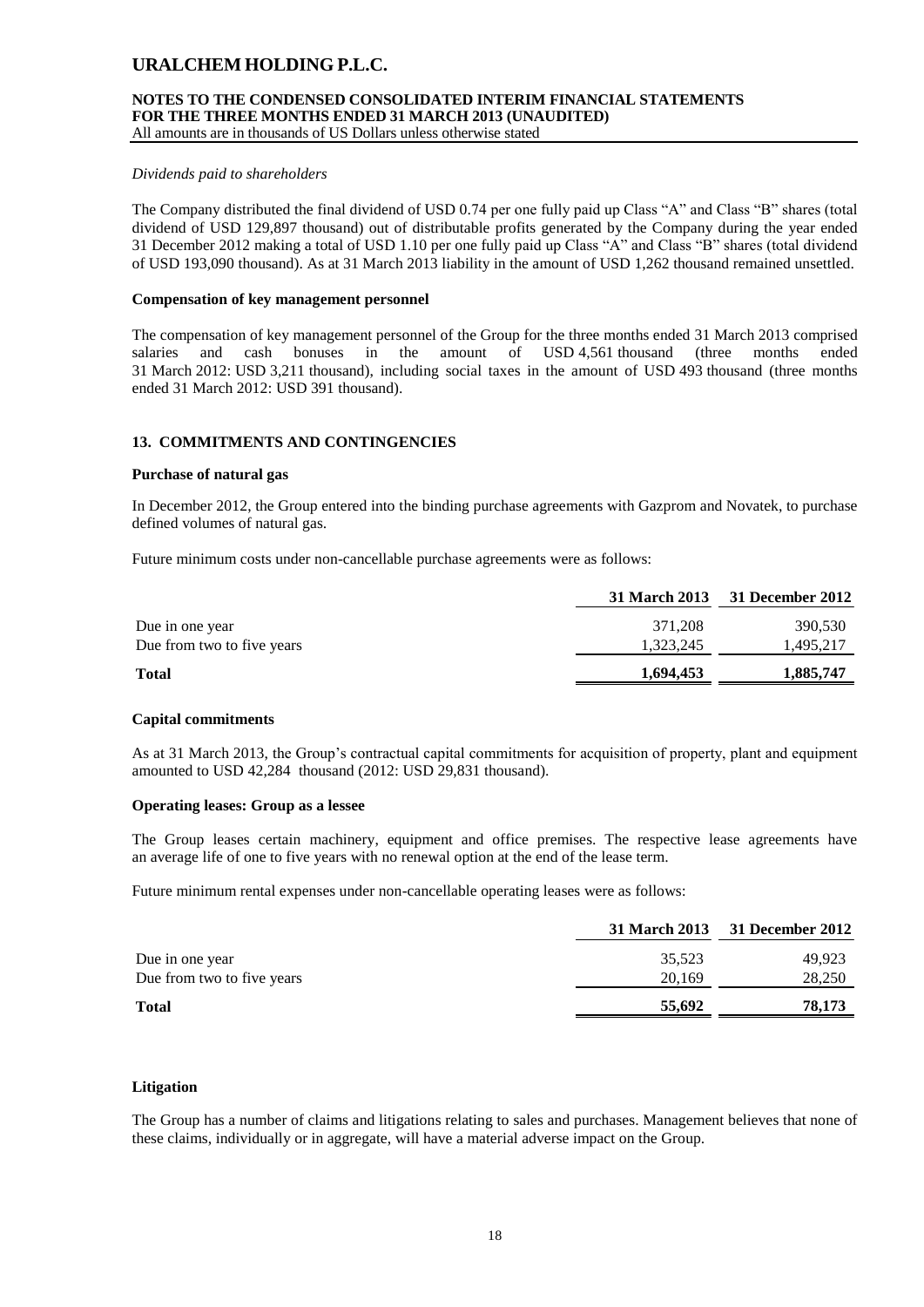# **NOTES TO THE CONDENSED CONSOLIDATED INTERIM FINANCIAL STATEMENTS FOR THE THREE MONTHS ENDED 31 MARCH 2013 (UNAUDITED)**

All amounts are in thousands of US Dollars unless otherwise stated

#### **Taxation contingencies in the Russian Federation**

The Russian Federation currently has a number of laws related to various taxes imposed by both federal and regional governmental authorities. Applicable taxes include VAT, corporate income tax and social taxes, together with others. Laws related to these taxes have not been in force for significant periods, in contrast to more developed market economies; therefore, the government's implementation of these regulations is often inconsistent or nonexistent. Accordingly, few precedents with regard to tax rulings have been established. Tax declarations, together with other legal compliance areas (for example, customs and currency control matters), are subject to review and investigation by a number of authorities, which are enabled by law to impose severe fines, penalties and interest charges. These facts create tax risks in Russia that are more significant than typically found in countries with more developed tax systems. Generally, tax declarations remain open and subject to inspection for a period of three years following the tax year.

While management believes that it has adequately provided for tax liabilities based on its interpretation of current and previous legislation, the risk remains that tax authorities in the Russian Federation could take different positions with regard to interpretive issues. This uncertainty may expose the Group to additional taxation, fines and penalties that could be significant.

#### **Environmental matters**

The Group is subject to extensive federal, state and local environmental controls and regulations in the regions of the Russian Federation in which it operates. The Group's operations involve the discharge of materials, contaminants and waste water into the environment that could potentially impact on flora and fauna, and give rise to other environmental concerns.

The Group's management believes that its production facilities are in compliance with all current existing environmental legislation in the regions in which it operates. However, environmental laws and regulations continue to evolve.

The Group is unable to predict the timing or extent to which those laws and regulations may change. Such change, if it occurs, may require that the Group modernise technology and upgrade production equipment to meet more stringent standards.

Management of the Group regularly reassesses environmental obligations related to its operations. Estimates are based on management's understanding of current legal requirements and the terms of licence agreements. Should the requirements of applicable environmental legislation change or be clarified and amended, the Group may incur additional environmental obligations.

#### **Russian Federation risk**

Emerging markets such as Russian Federation are subject to different risks than more developed markets, including economic, political and social, and legal and legislative risks. Laws and regulations affecting businesses in Russian Federation continue to change rapidly, tax and regulatory frameworks are subject to varying interpretations. The future economic direction of Russian Federation is heavily influenced by the fiscal and monetary policies adopted by the government, together with developments in the legal, regulatory, and political environment.

Russia produces and exports large volumes of oil and gas, its economy is particularly sensitive to the price of oil and gas on the world market.